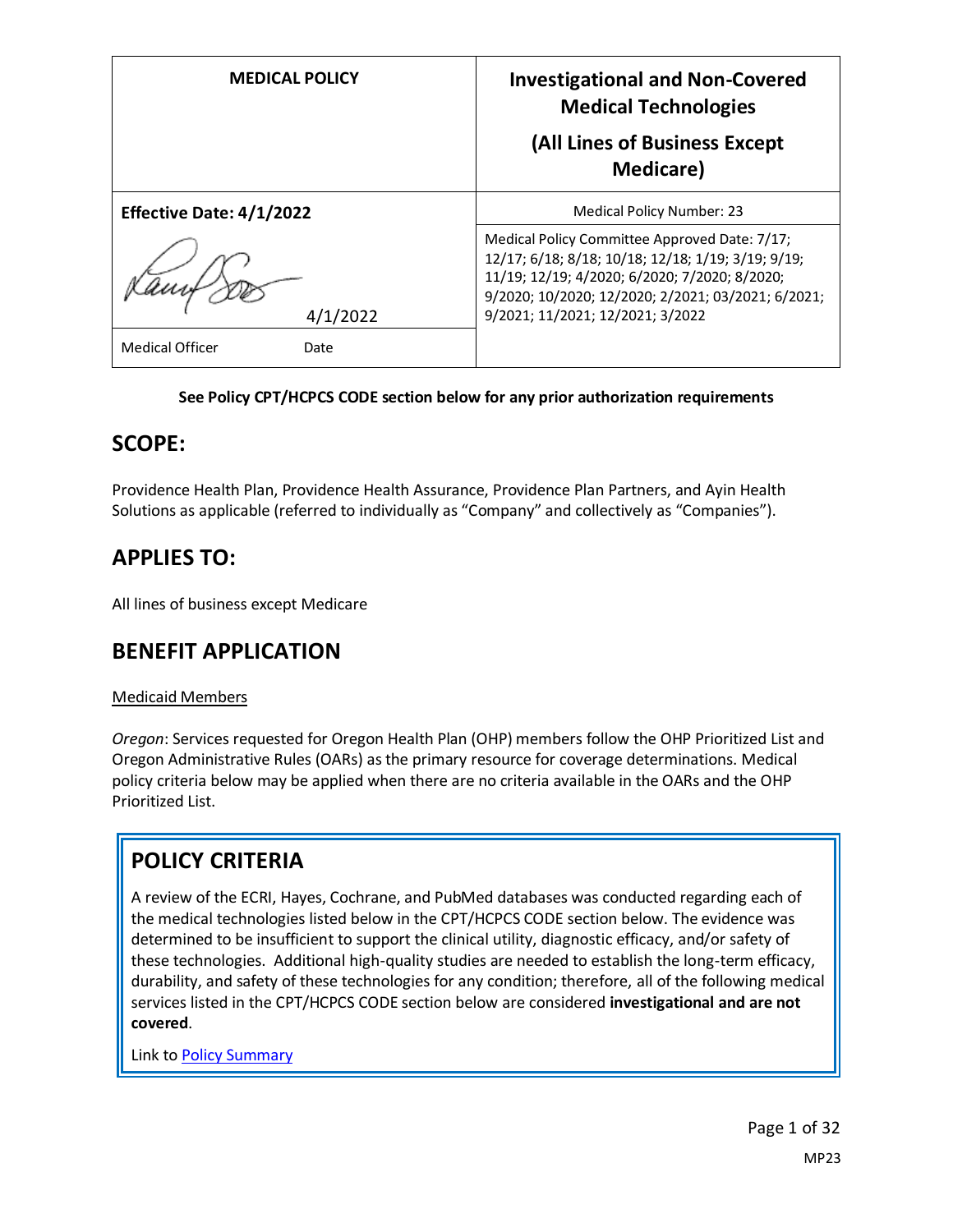# **(All Lines of Business Except Medicare)**

# **CPT/HCPCS CODES**

| <b>All Lines of Business Except Medicare</b> |                                                                                                                                                                                                                                                                                    |                                                                    |
|----------------------------------------------|------------------------------------------------------------------------------------------------------------------------------------------------------------------------------------------------------------------------------------------------------------------------------------|--------------------------------------------------------------------|
| <b>Not Covered</b>                           |                                                                                                                                                                                                                                                                                    |                                                                    |
| <b>CPT Temporary (T) Codes</b>               |                                                                                                                                                                                                                                                                                    |                                                                    |
| Code                                         | <b>Description</b>                                                                                                                                                                                                                                                                 | <b>Manufacturer &amp;</b><br><b>Device Name</b><br>(if applicable) |
| 0100T                                        | Placement of a subconjunctival retinal prosthesis receiver and<br>pulse generator, and implantation of intra-ocular retinal electrode<br>array, with vitrectomy                                                                                                                    |                                                                    |
| 0190T                                        | Placement of intraocular radiation source applicator (List<br>separately in addition to primary procedure)                                                                                                                                                                         | NeoVista Epi-Rad90™<br>Ophthalmic System                           |
| 0213T                                        | Injection(s), diagnostic or therapeutic agent, paravertebral facet<br>(zygapophyseal) joint (or nerves innervating that joint) with<br>ultrasound guidance, cervical or thoracic; single level                                                                                     |                                                                    |
| 0214T                                        | Injection(s), diagnostic or therapeutic agent, paravertebral facet<br>(zygapophyseal) joint (or nerves innervating that joint) with<br>ultrasound guidance, cervical or thoracic; second level (List<br>separately in addition to code for primary procedure)                      |                                                                    |
| 0215T                                        | Injection(s), diagnostic or therapeutic agent, paravertebral facet<br>(zygapophyseal) joint (or nerves innervating that joint) with<br>ultrasound guidance, cervical or thoracic; third and any additional<br>level(s) (List separately in addition to code for primary procedure) |                                                                    |
| 0216T                                        | Injection(s), diagnostic or therapeutic agent, paravertebral facet<br>(zygapophyseal) joint (or nerves innervating that joint) with<br>ultrasound guidance, lumbar or sacral; single level                                                                                         |                                                                    |
| 0217T                                        | Injection(s), diagnostic or therapeutic agent, paravertebral facet<br>(zygapophyseal) joint (or nerves innervating that joint) with<br>ultrasound guidance, lumbar or sacral; second level (List separately<br>in addition to code for primary procedure)                          |                                                                    |
| 0218T                                        | Injection(s), diagnostic or therapeutic agent, paravertebral facet<br>(zygapophyseal) joint (or nerves innervating that joint) with<br>ultrasound guidance, lumbar or sacral; third and any additional<br>level(s) (List separately in addition to code for primary procedure)     |                                                                    |
| 0219T                                        | Placement of a posterior intrafacet implant(s), unilateral or<br>bilateral, including imaging and placement of bone graft(s) or<br>synthetic device(s), single level; cervical                                                                                                     | TruFUSE <sup>®</sup> by<br>miniSURG™ Corp.                         |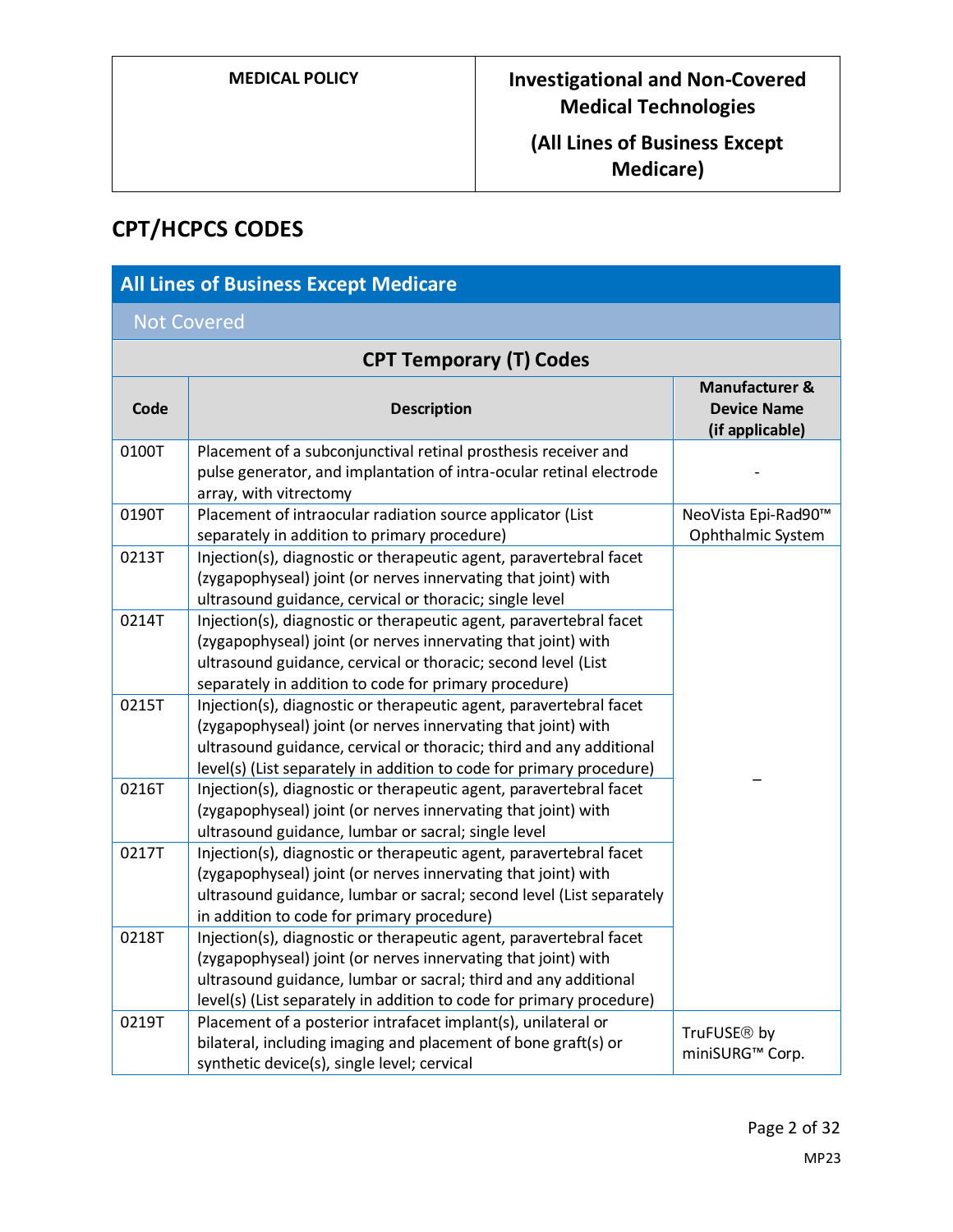| 0220T | Placement of a posterior intrafacet implant(s), unilateral or<br>bilateral, including imaging and placement of bone graft(s) or<br>synthetic device(s), single level; thoracic                                                                                                                                                                                                                |                                                                                                       |
|-------|-----------------------------------------------------------------------------------------------------------------------------------------------------------------------------------------------------------------------------------------------------------------------------------------------------------------------------------------------------------------------------------------------|-------------------------------------------------------------------------------------------------------|
| 0221T | Placement of a posterior intrafacet implant(s), unilateral or<br>bilateral, including imaging and placement of bone graft(s) or<br>synthetic device(s), single level; lumbar                                                                                                                                                                                                                  |                                                                                                       |
| 0222T | Placement of a posterior intrafacet implant(s), unilateral or<br>bilateral, including imaging and placement of bone graft(s) or<br>synthetic device(s), single level; each additional vertebral segment<br>(List separately in addition to code for primary procedure)                                                                                                                        |                                                                                                       |
| 0274T | Percutaneous laminotomy/laminectomy (interlaminar approach)<br>for decompression of neural elements, (with or without<br>ligamentous resection, discectomy, facetectomy and/or<br>foraminotomy), any method, under indirect image guidance (eg,<br>fluoroscopic, CT), single or multiple levels, unilateral or bilateral;<br>cervical or thoracic                                             |                                                                                                       |
| 0275T | Percutaneous laminotomy/laminectomy (interlaminar approach)<br>for decompression of neural elements, (with or without<br>ligamentous resection, discectomy, facetectomy and/or<br>foraminotomy), any method, under indirect image guidance (eg,<br>fluoroscopic, CT), single or multiple levels, unilateral or bilateral;<br>lumbar                                                           |                                                                                                       |
| 0278T | Transcutaneous electrical modulation pain reprocessing (eg,<br>scrambler therapy), each treatment session (includes placement of<br>electrodes)                                                                                                                                                                                                                                               |                                                                                                       |
| 0311U | Infectious disease (bacterial), quantitative antimicrobial<br>susceptibility reported as phenotypic minimum inhibitory<br>concentration (MIC)-based antimicrobial susceptibility for each<br>organisms identified                                                                                                                                                                             | Accelerate<br>PhenoTest <sup>®</sup> BC kit,<br>AST configuration,<br>Accelerate<br>Diagnostics, Inc. |
| 0312U | Autoimmune diseases (eg, systemic lupus erythematosus [SLE]),<br>analysis of 8 IgG autoantibodies and 2 cell-bound complement<br>activation products using enzyme-linked immunosorbent<br>immunoassay (ELISA), flow cytometry and indirect<br>immunofluorescence, serum, or plasma and whole blood,<br>individual components reported along with an algorithmic SLE-<br>likelihood assessment | Avise® Lupus, Exagen<br>Inc.                                                                          |
| 0322U | Neurology (autism spectrum disorder [ASD]), quantitative<br>measurements of 14 acyl carnitines and microbiome-derived<br>metabolites, liquid chromatography with tandem mass<br>spectrometry (LC-MS/MS), plasma, results reported as negative or<br>positive for risk of metabolic subtypes                                                                                                   | <b>NPDX ASD Test Panel</b><br>III, NeuroPointDX                                                       |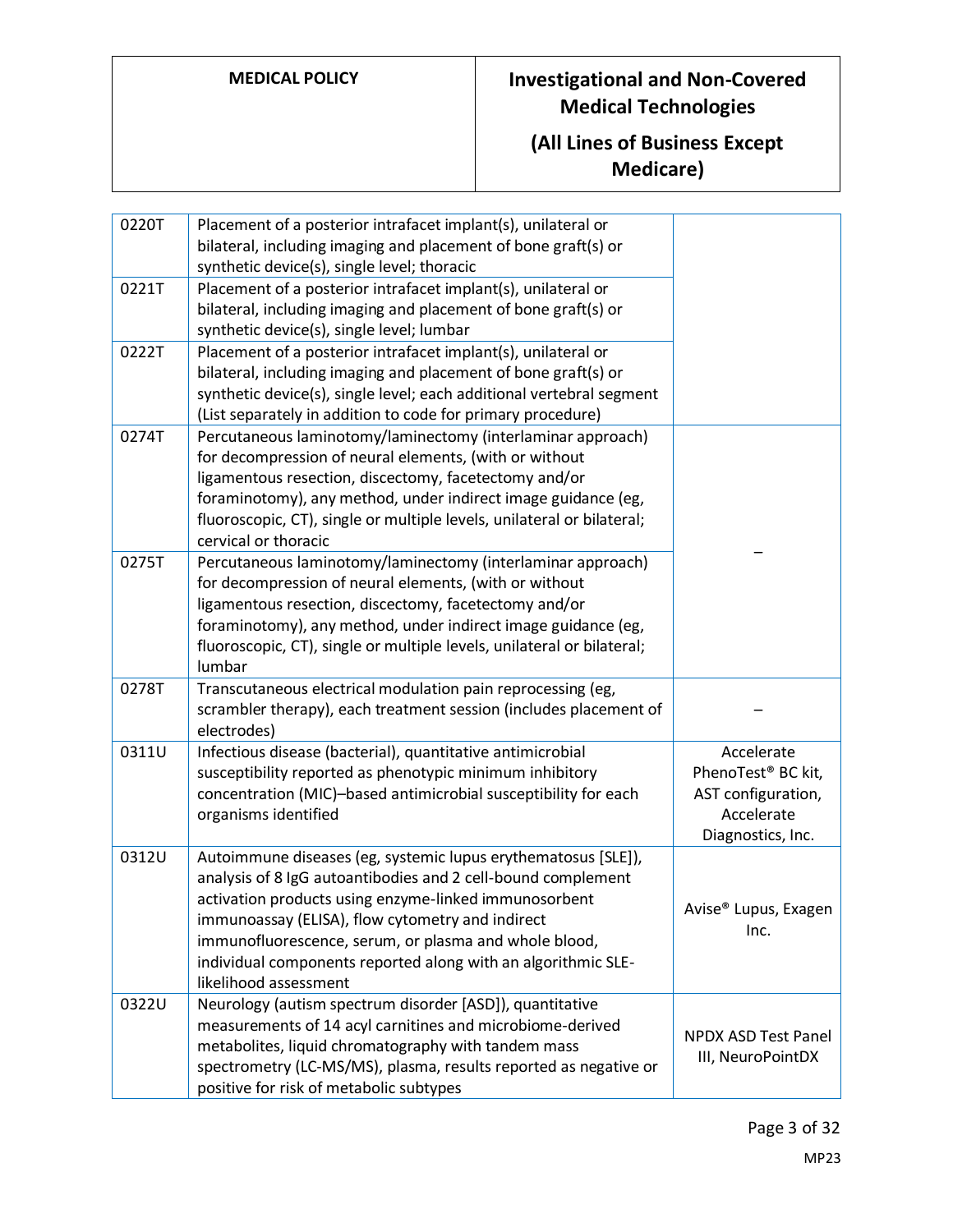|       | associated with ASD                                                                                                                                                                                                                                                                                                                                                                                         |                                                                                                                                                                                                                                                                                     |
|-------|-------------------------------------------------------------------------------------------------------------------------------------------------------------------------------------------------------------------------------------------------------------------------------------------------------------------------------------------------------------------------------------------------------------|-------------------------------------------------------------------------------------------------------------------------------------------------------------------------------------------------------------------------------------------------------------------------------------|
| 0329T | Monitoring of intraocular pressure for 24 hours or longer,                                                                                                                                                                                                                                                                                                                                                  | SENSIMED                                                                                                                                                                                                                                                                            |
|       | unilateral or bilateral, with interpretation and report                                                                                                                                                                                                                                                                                                                                                     | Triggerfish <sup>®</sup> by                                                                                                                                                                                                                                                         |
|       |                                                                                                                                                                                                                                                                                                                                                                                                             | Sensimed AG                                                                                                                                                                                                                                                                         |
| 0335T | Extra-osseous subtalar joint implant for talotarsal stabilization                                                                                                                                                                                                                                                                                                                                           |                                                                                                                                                                                                                                                                                     |
| 0337T | Endothelial function assessment, using peripheral vascular<br>response to reactive hyperemia, non-invasive (eg, brachial artery<br>ultrasound, peripheral artery tonometry), unilateral or bilateral                                                                                                                                                                                                        | EndoPAT <sup>™</sup> 2000 by<br>Itamar Medical Ltd.                                                                                                                                                                                                                                 |
| 0338T | Transcatheter renal sympathetic denervation, percutaneous<br>approach including arterial puncture, selective catheter<br>placement(s) renal artery(ies), fluoroscopy, contrast injection(s),<br>intraprocedural roadmapping and radiological supervision and<br>interpretation, including pressure gradient measurements, flush<br>aortogram and diagnostic renal angiography when performed;<br>unilateral | Symplicity <sup>™</sup> Renal<br>Denervation (RDN)<br>System by Medtronic<br>EnligHTN™ multi-<br>electrode renal<br>denervation system                                                                                                                                              |
| 0339T | Transcatheter renal sympathetic denervation, percutaneous<br>approach including arterial puncture, selective catheter<br>placement(s) renal artery(ies), fluoroscopy, contrast injection(s),<br>intraprocedural roadmapping and radiological supervision and<br>interpretation, including pressure gradient measurements, flush<br>aortogram and diagnostic renal angiography when performed;<br>bilateral  | by St. Jude Medical™<br>One-Shot <sup>™</sup> Renal<br><b>Denervation System</b><br>by Covidien<br>Vessix <sup>™</sup> Renal<br><b>Denervation System</b><br>by Boston<br>Scientific™<br><b>CARTO®</b><br>Thermocool<br>Smarttouch <sup>®</sup><br>Catheter by Biosense<br>Webster® |
| 0342T | Therapeutic apheresis with selective HDL delipidation and plasma<br>reinfusion                                                                                                                                                                                                                                                                                                                              |                                                                                                                                                                                                                                                                                     |
| 0351T | Optical coherence tomography of breast or axillary lymph node,<br>excised tissue, each specimen; real-time intraoperative                                                                                                                                                                                                                                                                                   |                                                                                                                                                                                                                                                                                     |
| 0352T | Optical coherence tomography of breast or axillary lymph node,<br>excised tissue, each specimen; interpretation and report, real-time<br>or referred                                                                                                                                                                                                                                                        | RS-3000 Advance by<br><b>NIDEK©</b>                                                                                                                                                                                                                                                 |
| 0353T | Optical coherence tomography of breast, surgical cavity; real-time<br>intraoperative                                                                                                                                                                                                                                                                                                                        |                                                                                                                                                                                                                                                                                     |
| 0354T | Optical coherence tomography of breast, surgical cavity;<br>interpretation and report, real-time or referred                                                                                                                                                                                                                                                                                                |                                                                                                                                                                                                                                                                                     |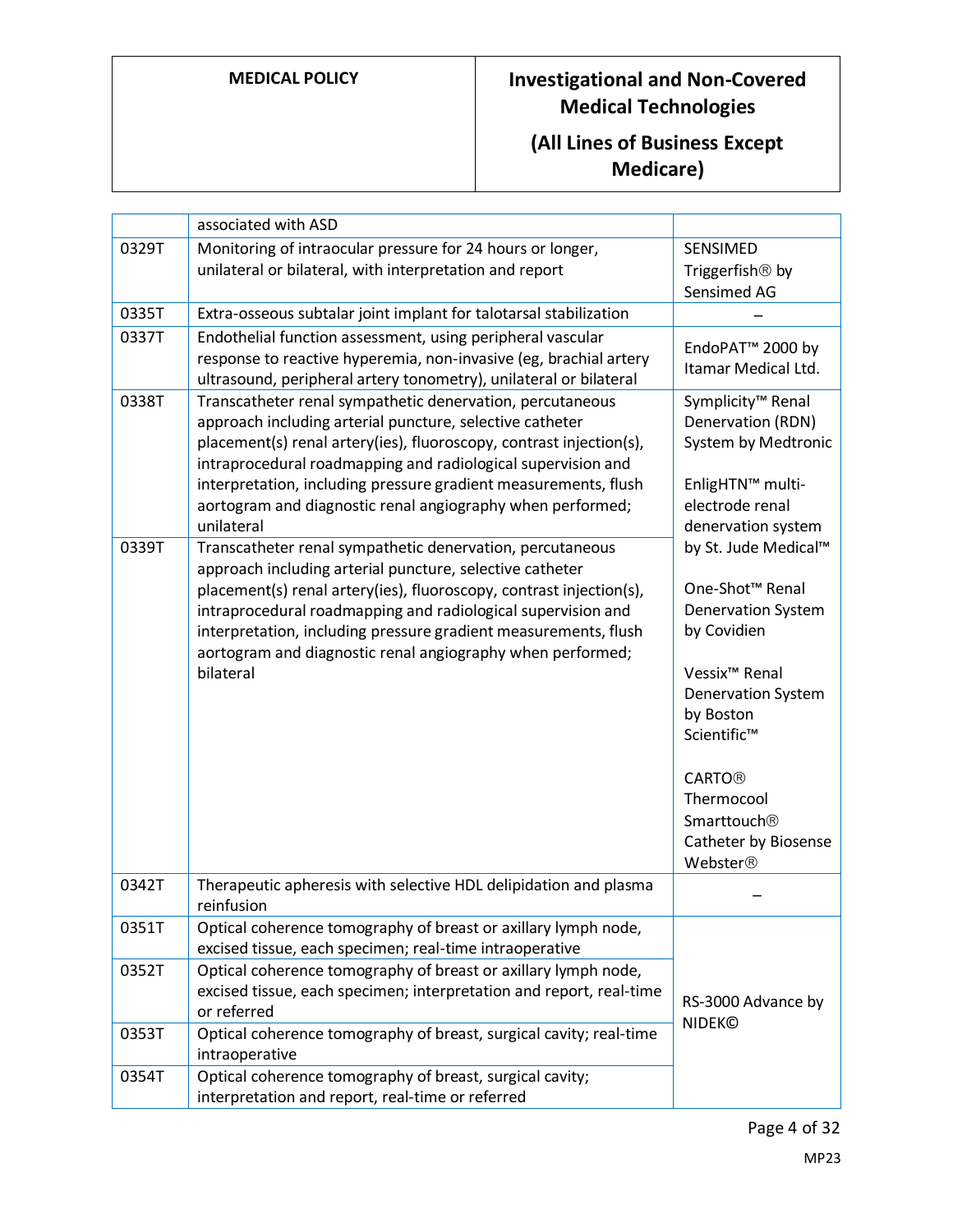| 0356T | TERMED 12/31/2021<br>Insertion of drug-eluting implant (including punctal dilation and<br>implant removal when performed) into lacrimal canaliculus, each                                                                                                                                                                                                                                               | OTX-TP (travoprost<br>insert) by Ocular<br>Therapeutix <sup>™</sup> , Inc.   |
|-------|---------------------------------------------------------------------------------------------------------------------------------------------------------------------------------------------------------------------------------------------------------------------------------------------------------------------------------------------------------------------------------------------------------|------------------------------------------------------------------------------|
| 0378T | Visual field assessment, with concurrent real time data analysis<br>and accessible data storage with patient initiated data transmitted<br>to a remote surveillance center for up to 30 days; review and<br>interpretation with report by a physician or other qualified health<br>care professional                                                                                                    | ForeseeHome <sup>®</sup> age-<br>related macular                             |
| 0379T | Visual field assessment, with concurrent real time data analysis<br>and accessible data storage with patient initiated data transmitted<br>to a remote surveillance center for up to 30 days; technical<br>support and patient instructions, surveillance, analysis, and<br>transmission of daily and emergent data reports as prescribed by a<br>physician or other qualified health care professional | degeneration (AMD)<br><b>Monitoring Program</b><br>by Notal Vision™,<br>Ltd. |
| 0394T | High dose rate electronic brachytherapy, skin surface application,<br>per fraction, includes basic dosimetry, when performed                                                                                                                                                                                                                                                                            |                                                                              |
| 0395T | High dose rate electronic brachytherapy, interstitial or<br>intracavitary treatment, per fraction, includes basic dosimetry,<br>when performed                                                                                                                                                                                                                                                          |                                                                              |
| 0397T | Endoscopic retrograde cholangiopancreatography (ERCP), with<br>optical endomicroscopy (List separately in addition to code for<br>primary procedure)                                                                                                                                                                                                                                                    | MagniView<br>EC-3890Zi Video<br>Colonoscope BY<br><b>Pentax Medical</b>      |
| 0398T | Magnetic resonance image guided high intensity focused<br>ultrasound (MRgFUS), stereotactic ablation lesion, intracranial for<br>movement disorder including stereotactic navigation and frame<br>placement when performed                                                                                                                                                                              |                                                                              |
| 0404T | Transcervical uterine fibroid(s) ablation with ultrasound guidance,<br>radiofrequency                                                                                                                                                                                                                                                                                                                   |                                                                              |
| 0406T | Nasal endoscopy, surgical, ethmoid sinus, placement of drug<br>eluting implant                                                                                                                                                                                                                                                                                                                          | <b>PROPEL® Sinus</b><br>Implant (Intersect®<br>ENT)                          |
| 0407T | Nasal endoscopy, surgical, ethmoid sinus, placement of drug<br>eluting implant; with biopsy, polypectomy or debridement                                                                                                                                                                                                                                                                                 |                                                                              |
| 0408T | Insertion or replacement of permanent cardiac contractility<br>modulation system, including contractility evaluation when<br>performed, and programming of sensing and therapeutic<br>parameters; pulse generator with transvenous electrodes                                                                                                                                                           | <b>Cardiac Contractility</b><br>Modulation (CCM)                             |
| 0409T | Insertion or replacement of permanent cardiac contractility<br>modulation system, including contractility evaluation when<br>performed, and programming of sensing and therapeutic<br>parameters; pulse generator only                                                                                                                                                                                  | System by Impulse<br>Dynamics                                                |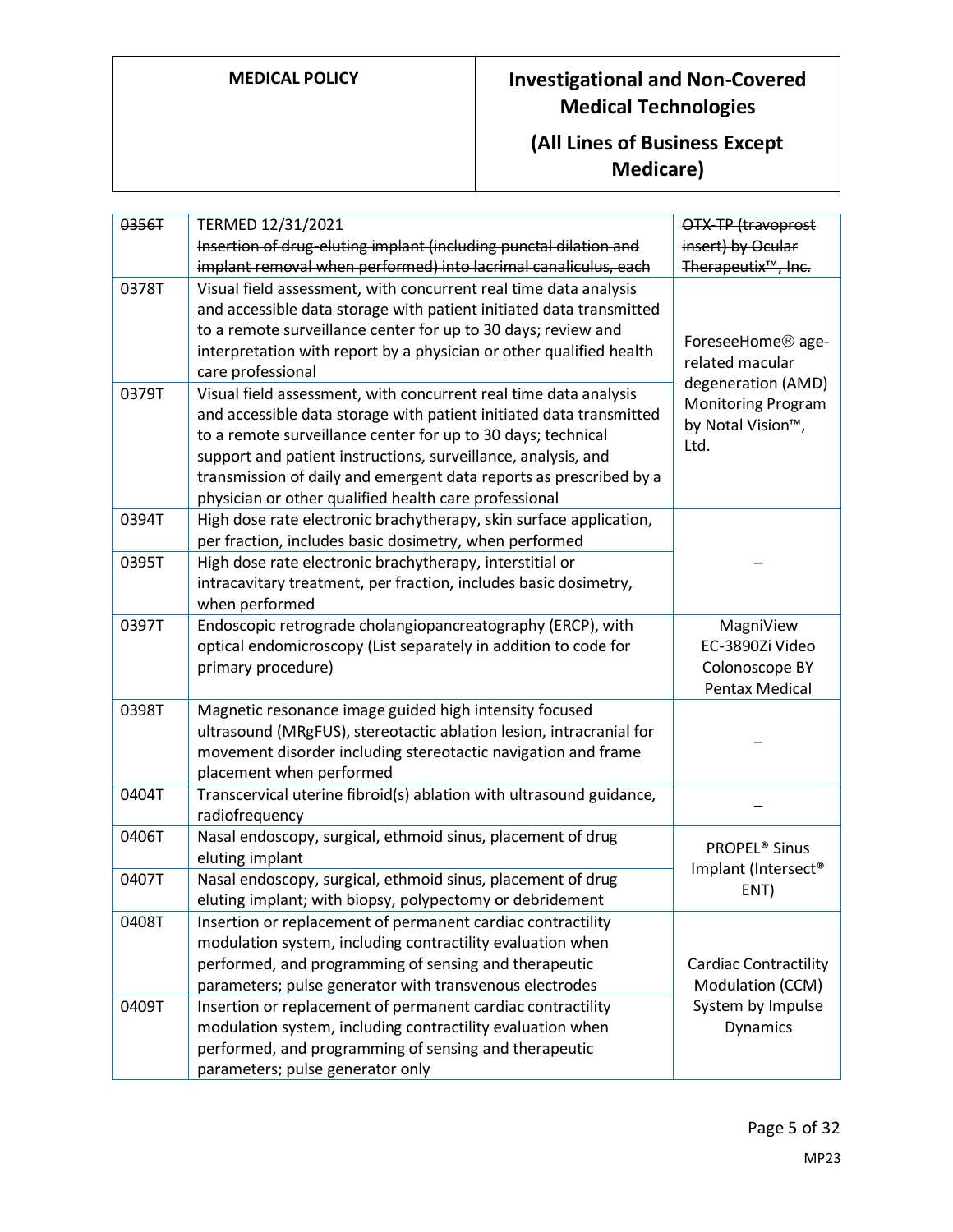| 0410T | Insertion or replacement of permanent cardiac contractility<br>modulation system, including contractility evaluation when<br>performed, and programming of sensing and therapeutic<br>parameters; atrial electrode only                                                                     |                                                                                                                             |
|-------|---------------------------------------------------------------------------------------------------------------------------------------------------------------------------------------------------------------------------------------------------------------------------------------------|-----------------------------------------------------------------------------------------------------------------------------|
| 0411T | Insertion or replacement of permanent cardiac contractility<br>modulation system, including contractility evaluation when<br>performed, and programming of sensing and therapeutic<br>parameters; ventricular electrode only                                                                |                                                                                                                             |
| 0412T | Removal of permanent cardiac contractility modulation system;<br>pulse generator only                                                                                                                                                                                                       |                                                                                                                             |
| 0413T | Removal of permanent cardiac contractility modulation system;<br>transvenous electrode (atrial or ventricular)                                                                                                                                                                              |                                                                                                                             |
| 0414T | Removal and replacement of permanent cardiac contractility<br>modulation system pulse generator only                                                                                                                                                                                        |                                                                                                                             |
| 0415T | Repositioning of previously implanted cardiac contractility<br>modulation transvenous electrode (atrial or ventricular lead)                                                                                                                                                                |                                                                                                                             |
| 0416T | Relocation of skin pocket for implanted cardiac contractility<br>modulation pulse generator                                                                                                                                                                                                 |                                                                                                                             |
| 0417T | Programming device evaluation (in person) with iterative<br>adjustment of the implantable device to test the function of the<br>device and select optimal permanent programmed values with<br>analysis, including review and report, implantable cardiac<br>contractility modulation system |                                                                                                                             |
| 0418T | Interrogation device evaluation (in person) with analysis, review<br>and report, includes connection, recording and disconnection per<br>patient encounter, implantable cardiac contractility modulation<br>system                                                                          |                                                                                                                             |
| 0422T | Tactile breast imaging by computer-aided tactile sensors, unilateral<br>or bilateral                                                                                                                                                                                                        | <b>Breastview Visual</b><br>Mapping System by<br>Medical Tactile, Inc.<br>iBreast Exam™ (iBE)<br>by UE LifeSciences<br>Inc. |
| 0424T | Insertion or replacement of neurostimulator system for treatment<br>of central sleep apnea; complete system (transvenous placement<br>of right or left stimulation lead, sensing lead, implantable pulse<br>generator)                                                                      |                                                                                                                             |
| 0425T | Insertion or replacement of neurostimulator system for treatment<br>of central sleep apnea; sensing lead only                                                                                                                                                                               | Remede <sup>®</sup> System by<br>Respicardia®                                                                               |
| 0426T | Insertion or replacement of neurostimulator system for treatment<br>of central sleep apnea; stimulation lead only                                                                                                                                                                           |                                                                                                                             |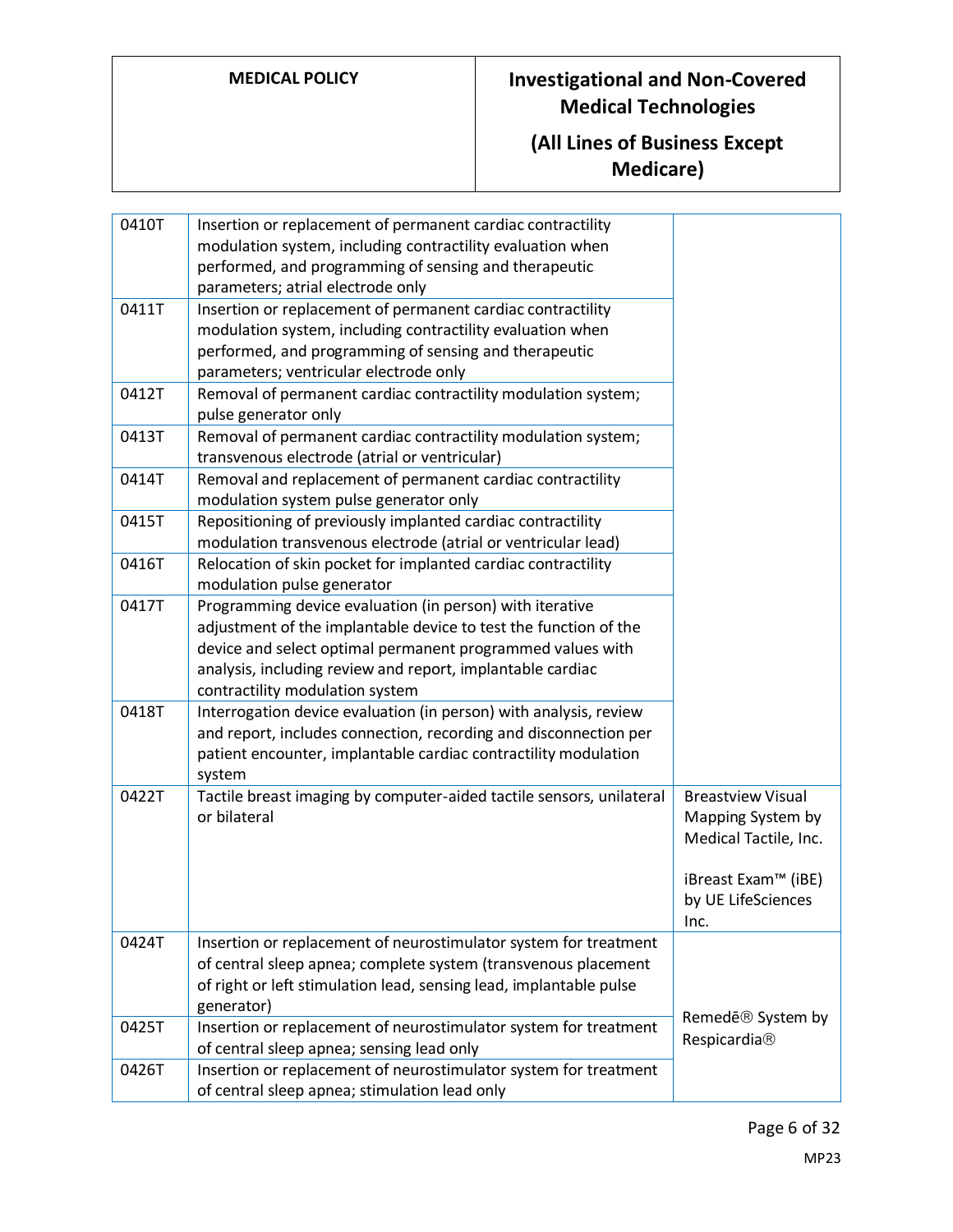| 0427T | Insertion or replacement of neurostimulator system for treatment<br>of central sleep apnea; pulse generator only                                                     |                                                                 |
|-------|----------------------------------------------------------------------------------------------------------------------------------------------------------------------|-----------------------------------------------------------------|
| 0428T | Removal of neurostimulator system for treatment of central sleep                                                                                                     |                                                                 |
|       | apnea; pulse generator only                                                                                                                                          |                                                                 |
| 0429T | Removal of neurostimulator system for treatment of central sleep                                                                                                     |                                                                 |
|       | apnea; sensing lead only                                                                                                                                             |                                                                 |
| 0430T | Removal of neurostimulator system for treatment of central sleep                                                                                                     |                                                                 |
|       | apnea; stimulation lead only                                                                                                                                         |                                                                 |
| 0431T | Removal and replacement of neurostimulator system for                                                                                                                |                                                                 |
|       | treatment of central sleep apnea, pulse generator only                                                                                                               |                                                                 |
| 0432T | Repositioning of neurostimulator system for treatment of central                                                                                                     |                                                                 |
|       | sleep apnea; stimulation lead only                                                                                                                                   |                                                                 |
| 0433T | Repositioning of neurostimulator system for treatment of central                                                                                                     |                                                                 |
|       | sleep apnea; sensing lead only                                                                                                                                       |                                                                 |
| 0434T | Interrogation device evaluation implanted neurostimulator pulse                                                                                                      |                                                                 |
|       | generator system for central sleep apnea                                                                                                                             |                                                                 |
| 0435T | Programming device evaluation of implanted neurostimulator                                                                                                           |                                                                 |
|       | pulse generator system for central sleep apnea; single session                                                                                                       |                                                                 |
| 0436T | Programming device evaluation of implanted neurostimulator                                                                                                           |                                                                 |
|       | pulse generator system for central sleep apnea; during sleep study                                                                                                   |                                                                 |
| 0443T | Real time spectral analysis of prostate tissue by fluorescence<br>spectroscopy                                                                                       | ClariCore <sup>™</sup> Biopsy<br>System by Precision<br>Biopsy™ |
| 0444T | Initial placement of a drug-eluting ocular insert under one or more<br>eyelids, including fitting, training, and insertion, unilateral or<br>bilateral               | Dextenza <sup>™</sup> by Ocular                                 |
| 0445T | Subsequent placement of a drug-eluting ocular insert under one or<br>more eyelids, including re-training, and removal of existing insert,<br>unilateral or bilateral | Therapeutix <sup>™</sup> , Inc.                                 |
| 0449T | Insertion of aqueous drainage device, without extraocular<br>reservoir, internal approach, into the subconjunctival space; initial<br>device                         | AqueSys XEN <sup>®</sup> Gel                                    |
| 0450T | Insertion of aqueous drainage device, without extraocular                                                                                                            | Stent by Allergan                                               |
|       | reservoir, internal approach, into the subconjunctival space; each<br>additional device (List separately in addition to code for primary<br>procedure)               |                                                                 |
| 0469T | Retinal polarization scan, ocular screening with on-site automated<br>results, bilateral                                                                             |                                                                 |
| 0470T | Optical coherence tomography (OCT) for microstructural and<br>morphological imaging of skin, image acquisition, interpretation,<br>and report; first lesion          |                                                                 |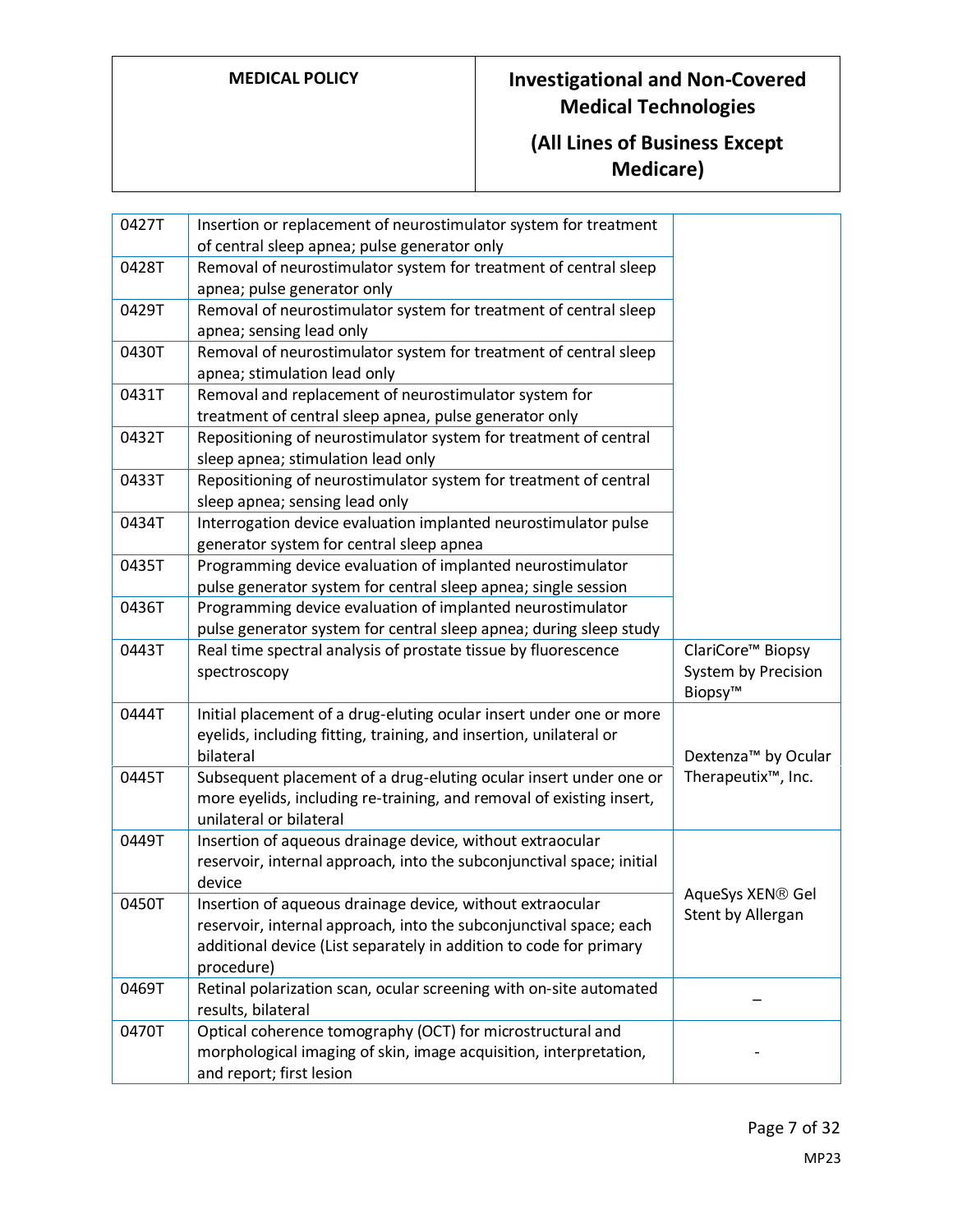| 0471T | Optical coherence tomography (OCT) for microstructural and           |                           |
|-------|----------------------------------------------------------------------|---------------------------|
|       | morphological imaging of skin, image acquisition, interpretation,    |                           |
|       | and report; each additional lesion (List separately in addition to   |                           |
|       | code for primary procedure)                                          |                           |
| 0472T | Device evaluation, interrogation, and initial programming of intra-  |                           |
|       | ocular retinal electrode array (eg, retinal prosthesis), in person,  |                           |
|       | with iterative adjustment of the implantable device to test          |                           |
|       | functionality, select optimal permanent programmed values with       |                           |
|       | analysis, including visual training, with review and report by a     |                           |
|       | qualified health care professional                                   |                           |
| 0473T | Device evaluation and interrogation of intra-ocular retinal          |                           |
|       | electrode array (eg, retinal prosthesis), in person, including       |                           |
|       | reprogramming and visual training, when performed, with review       |                           |
|       | and report by a qualified health care professional                   |                           |
| 0481T | Injection(s), autologous white blood cell concentrate (autologous    |                           |
|       | protein solution), any site, including image guidance, harvesting    |                           |
|       | and preparation, when performed                                      |                           |
| 0485T | Optical coherence tomography (OCT) of middle ear, with               |                           |
|       | interpretation and report; unilateral                                |                           |
| 0486T | Optical coherence tomography (OCT) of middle ear, with               |                           |
|       | interpretation and report; bilateral                                 |                           |
| 0487T | Biomechanical mapping, transvaginal, with report                     |                           |
| 0489T | Autologous adipose-derived regenerative cell therapy for             |                           |
|       | scleroderma in the hands; adipose tissue harvesting, isolation and   |                           |
|       | preparation of harvested cells including incubation with cell        |                           |
|       | dissociation enzymes, removal of non-viable cells and debris,        |                           |
|       | determination of concentration and dilution of regenerative cells    |                           |
| 0490T | Autologous adipose-derived regenerative cell therapy for             |                           |
|       | scleroderma in the hands; multiple injections in one or both hands   |                           |
| 0491T | Ablative laser treatment, non-contact, full field and fractional     |                           |
|       | ablation, open wound, per day, total treatment surface area; first   |                           |
|       | 20 sq cm or less                                                     |                           |
| 0492T | Ablative laser treatment, non-contact, full field and fractional     |                           |
|       | ablation, open wound, per day, total treatment surface area; each    |                           |
|       | additional 20 sq cm, or part thereof (List separately in addition to |                           |
|       | code for primary procedure)                                          |                           |
| 0493T | Contact near-infrared spectroscopy studies of lower extremity        |                           |
|       | wounds (eg, for oxyhemoglobin measurement)                           |                           |
| 0506T | Macular pigment optical density measurement by heterochromatic       | MacuScope <sup>™</sup> by |
|       | flicker photometry, unilateral or bilateral, with interpretation and | <b>Medelsis</b>           |
|       | report                                                               |                           |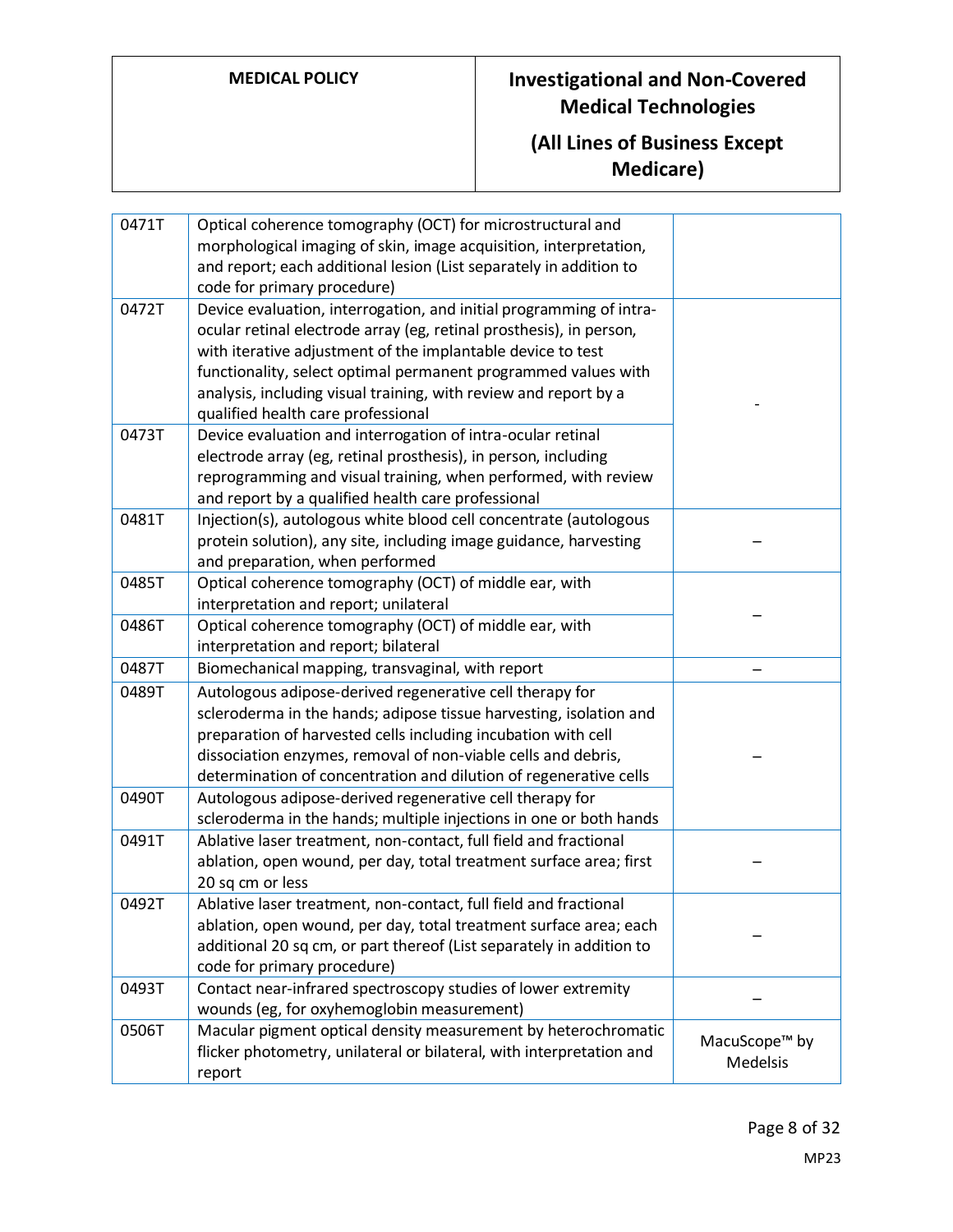| 0507T | Near-infrared dual imaging (ie, simultaneous reflective and trans-    | LipiScan <sup>™</sup> Dynamic |
|-------|-----------------------------------------------------------------------|-------------------------------|
|       | illuminated light) of meibomian glands, unilateral or bilateral, with | Meibomian Imager <sup>™</sup> |
|       | interpretation and report                                             | (DMI) by                      |
|       |                                                                       | TearScience <sup>®</sup>      |
| 0508T | Pulse-echo ultrasound bone density measurement resulting in           | Bindex <sup>®</sup> by Bone   |
|       | indicator of axial bone mineral density, tibia                        | Index Finland Ltd.            |
| 0510T | Removal of sinus tarsi implant                                        |                               |
| 0511T | Removal and reinsertion of sinus tarsi implant                        |                               |
| 0512T | Extracorporeal shock wave for integumentary wound healing,            |                               |
|       | including topical application and dressing care; initial wound        |                               |
| 0515T | Insertion of wireless cardiac stimulator for left ventricular pacing, |                               |
|       | including device interrogation and programming, and imaging           |                               |
|       | supervision and interpretation, when performed; complete system       |                               |
|       | (includes electrode and generator [transmitter and battery])          |                               |
| 0516T | Insertion of wireless cardiac stimulator for left ventricular pacing, |                               |
|       | including device interrogation and programming, and imaging           |                               |
|       | supervision and interpretation, when performed; electrode only        |                               |
| 0517T | Insertion of wireless cardiac stimulator for left ventricular pacing, |                               |
|       | including device interrogation and programming, and imaging           |                               |
|       | supervision and interpretation, when performed; pulse generator       |                               |
|       | component(s) (battery and/or transmitter) only                        |                               |
| 0518T | Removal of only pulse generator component(s) (battery and/or          |                               |
|       | transmitter) of wireless cardiac stimulator for left ventricular      |                               |
|       | pacing                                                                |                               |
| 0519T | Removal and replacement of wireless cardiac stimulator for left       |                               |
|       | ventricular pacing; pulse generator component(s) (battery and/or      |                               |
|       | transmitter)                                                          |                               |
| 0520T | Removal and replacement of wireless cardiac stimulator for left       |                               |
|       | ventricular pacing; pulse generator component(s) (battery and/or      |                               |
|       | transmitter), including placement of a new electrode                  |                               |
| 0521T | Interrogation device evaluation (in person) with analysis, review     |                               |
|       | and report, includes connection, recording, and disconnection per     |                               |
|       | patient encounter, wireless cardiac stimulator for left ventricular   |                               |
|       | pacing                                                                |                               |
| 0522T | Programming device evaluation (in person) with iterative              |                               |
|       | adjustment of the implantable device to test the function of the      |                               |
|       | device and select optimal permanent programmed values with            |                               |
|       | analysis, including review and report, wireless cardiac stimulator    |                               |
|       | for left ventricular pacing                                           |                               |
| 0525T | Insertion or replacement of intracardiac ischemia monitoring          |                               |
|       | system, including testing of the lead and monitor, initial system     |                               |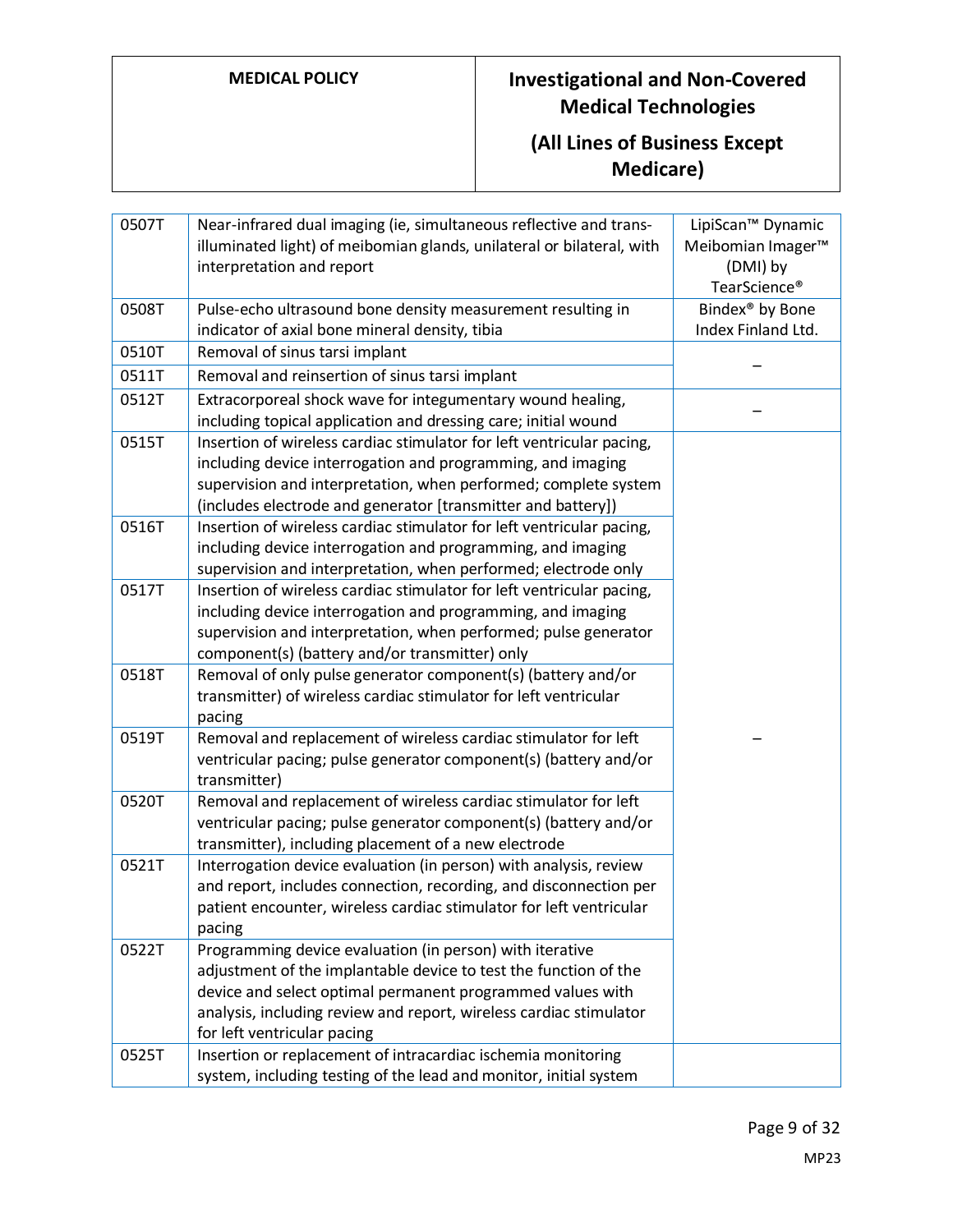|       | programming, and imaging supervision and interpretation;<br>complete system (electrode and implantable monitor)                                                                                                                                                                                          |                                                |
|-------|----------------------------------------------------------------------------------------------------------------------------------------------------------------------------------------------------------------------------------------------------------------------------------------------------------|------------------------------------------------|
| 0526T | Insertion or replacement of intracardiac ischemia monitoring<br>system, including testing of the lead and monitor, initial system<br>programming, and imaging supervision and interpretation;<br>electrode only                                                                                          |                                                |
| 0527T | Insertion or replacement of intracardiac ischemia monitoring<br>system, including testing of the lead and monitor, initial system<br>programming, and imaging supervision and interpretation;<br>implantable monitor only                                                                                | AngelMed®                                      |
| 0528T | Programming device evaluation (in person) of intracardiac<br>ischemia monitoring system with iterative adjustment of<br>programmed values, with analysis, review, and report                                                                                                                             | Guardian System by<br>Angel Medical<br>Systems |
| 0529T | Interrogation device evaluation (in person) of intracardiac ischemia<br>monitoring system with analysis, review, and report                                                                                                                                                                              |                                                |
| 0530T | Removal of intracardiac ischemia monitoring system, including all<br>imaging supervision and interpretation; complete system<br>(electrode and implantable monitor)                                                                                                                                      |                                                |
| 0531T | Removal of intracardiac ischemia monitoring system, including all<br>imaging supervision and interpretation; electrode only                                                                                                                                                                              |                                                |
| 0532T | Removal of intracardiac ischemia monitoring system, including all<br>imaging supervision and interpretation; implantable monitor only                                                                                                                                                                    |                                                |
| 0533T | Continuous recording of movement disorder symptoms, including<br>bradykinesia, dyskinesia, and tremor for 6 days up to 10 days;<br>includes set-up, patient training, configuration of monitor, data<br>upload, analysis and initial report configuration, download review,<br>interpretation and report |                                                |
| 0534T | Continuous recording of movement disorder symptoms, including<br>bradykinesia, dyskinesia, and tremor for 6 days up to 10 days; set-<br>up, patient training, configuration of monitor                                                                                                                   |                                                |
| 0535T | Continuous recording of movement disorder symptoms, including<br>bradykinesia, dyskinesia, and tremor for 6 days up to 10 days; data<br>upload, analysis and initial report configuration                                                                                                                |                                                |
| 0536T | Continuous recording of movement disorder symptoms, including<br>bradykinesia, dyskinesia, and tremor for 6 days up to 10 days;<br>download review, interpretation and report                                                                                                                            |                                                |
| 0544T | Transcatheter mitral valve annulus reconstruction, with<br>implantation of adjustable annulus reconstruction device,<br>percutaneous approach including transseptal puncture                                                                                                                             |                                                |
| 0545T | Transcatheter tricuspid valve annulus reconstruction with<br>implantation of adjustable annulus reconstruction device,<br>percutaneous approach                                                                                                                                                          |                                                |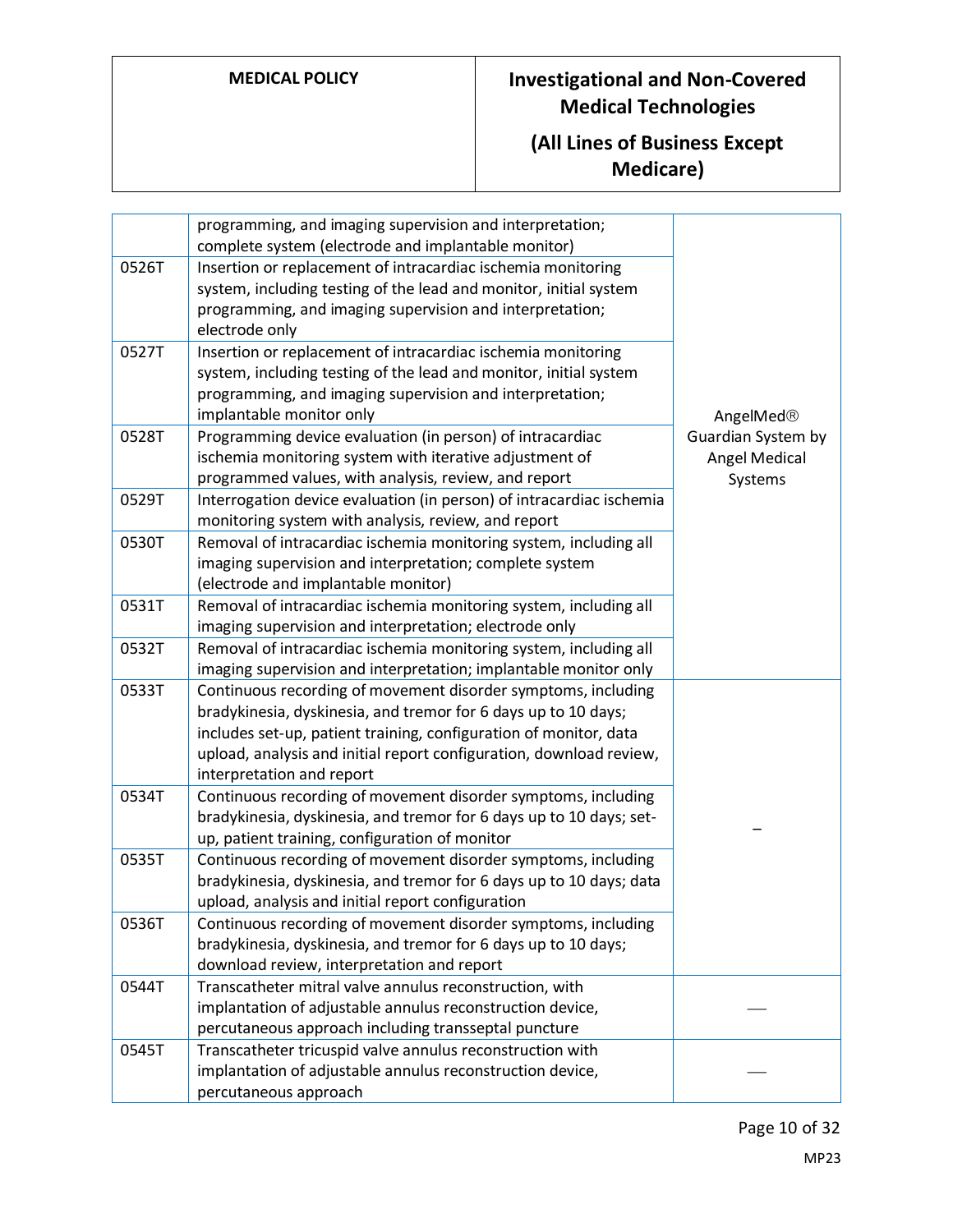| 0546T | Radiofrequency spectroscopy, real time, intraoperative margin<br>assessment, at the time of partial mastectomy, with report                                                                                                                                                                                            |  |
|-------|------------------------------------------------------------------------------------------------------------------------------------------------------------------------------------------------------------------------------------------------------------------------------------------------------------------------|--|
| 0547T | Bone-material quality testing by microindentation(s) of the tibia(s),<br>with results reported as a score                                                                                                                                                                                                              |  |
| 0553T | Percutaneous transcatheter placement of iliac arteriovenous<br>anastomosis implant, inclusive of all radiological supervision and<br>interpretation, intraprocedural roadmapping, and imaging<br>guidance necessary to complete the intervention                                                                       |  |
| 0554T | Bone strength and fracture risk using finite element analysis of<br>functional data, and bone-mineral density, utilizing data from a<br>computed tomography scan; retrieval and transmission of the scan<br>data, assessment of bone strength and fracture risk and bone<br>mineral density, interpretation and report |  |
| 0555T | Bone strength and fracture risk using finite element analysis of<br>functional data, and bone-mineral density, utilizing data from a<br>computed tomography scan; retrieval and transmission of the scan<br>data                                                                                                       |  |
| 0556T | Bone strength and fracture risk using finite element analysis of<br>functional data, and bone-mineral density, utilizing data from a<br>computed tomography scan; assessment of bone strength and<br>fracture risk and bone mineral density                                                                            |  |
| 0557T | Bone strength and fracture risk using finite element analysis of<br>functional data, and bone-mineral density, utilizing data from a<br>computed tomography scan; interpretation and report                                                                                                                            |  |
| 0558T | Computed tomography scan taken for the purpose of<br>biomechanical computed tomography analysis                                                                                                                                                                                                                        |  |
| 0559T | Anatomic model 3D-printed from image data set(s); first<br>individually prepared and processed component of an anatomic<br>structure                                                                                                                                                                                   |  |
| 0560T | Anatomic model 3D-printed from image data set(s); each<br>additional individually prepared and processed component of an<br>anatomic structure (List separately in addition to code for primary<br>procedure)                                                                                                          |  |
| 0561T | Anatomic guide 3D-printed and designed from image data set(s);<br>first anatomic guide                                                                                                                                                                                                                                 |  |
| 0562T | Anatomic guide 3D-printed and designed from image data set(s);<br>each additional anatomic guide (List separately in addition to code<br>for primary procedure)                                                                                                                                                        |  |
| 0564T | Oncology, chemotherapeutic drug cytotoxicity assay of cancer<br>stem cells (CSCs), from cultured CSCs and primary tumor cells,<br>categorical drug response reported based on percent of                                                                                                                               |  |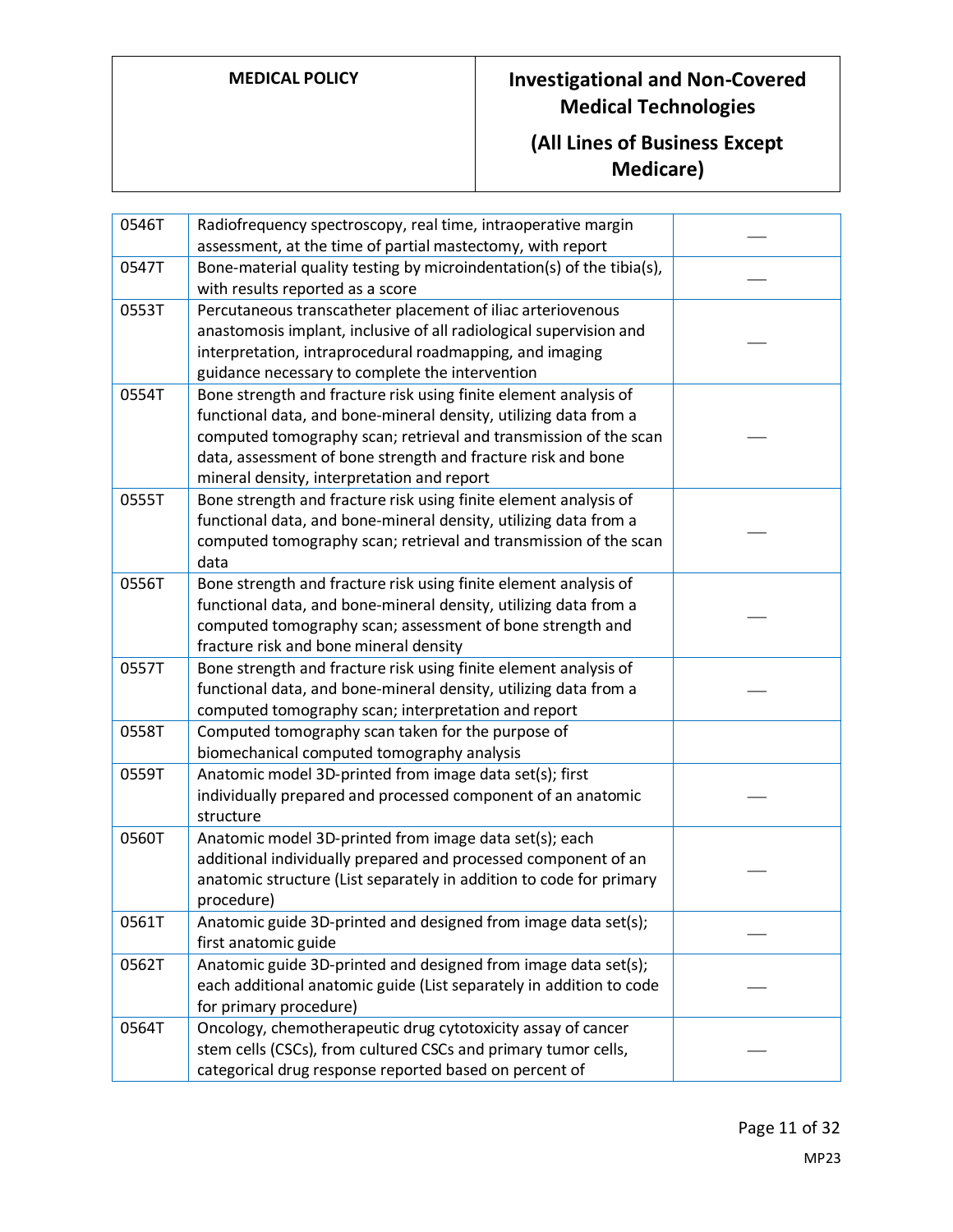|       | cytotoxicity observed, a minimum of 14 drugs or drug<br>combinations                                                                                                                                                                                                                                                                                                                                          |                                         |
|-------|---------------------------------------------------------------------------------------------------------------------------------------------------------------------------------------------------------------------------------------------------------------------------------------------------------------------------------------------------------------------------------------------------------------|-----------------------------------------|
| 0567T | Permanent fallopian tube occlusion with degradable biopolymer<br>implant, transcervical approach, including transvaginal ultrasound                                                                                                                                                                                                                                                                           |                                         |
| 0568T | Introduction of mixture of saline and air for sonosalpingography to<br>confirm occlusion of fallopian tubes, transcervical approach,<br>including transvaginal ultrasound and pelvic ultrasound                                                                                                                                                                                                               |                                         |
| 0569T | Transcatheter tricuspid valve repair, percutaneous approach; initial<br>prosthesis                                                                                                                                                                                                                                                                                                                            | <b>Abbot TriClip</b><br>Transcatheter   |
| 0570T | Transcatheter tricuspid valve repair, percutaneous approach; each<br>additional prosthesis during same session (List separately in<br>addition to code for primary procedure)                                                                                                                                                                                                                                 | <b>Tricuspid Valve</b><br>Repair System |
| 0571T | Insertion or replacement of implantable cardioverter-defibrillator<br>system with substernal electrode(s), including all imaging guidance<br>and electrophysiological evaluation (includes defibrillation<br>threshold evaluation, induction of arrhythmia, evaluation of<br>sensing for arrhythmia termination, and programming or<br>reprogramming of sensing or therapeutic parameters), when<br>performed |                                         |
| 0572T | Insertion of substernal implantable defibrillator electrode                                                                                                                                                                                                                                                                                                                                                   |                                         |
| 0573T | Removal of substernal implantable defibrillator electrode                                                                                                                                                                                                                                                                                                                                                     |                                         |
| 0574T | Repositioning of previously implanted substernal implantable<br>defibrillator-pacing electrode                                                                                                                                                                                                                                                                                                                |                                         |
| 0575T | Programming device evaluation (in person) of implantable<br>cardioverter-defibrillator system with substernal electrode, with<br>iterative adjustment of the implantable device to test the function<br>of the device and select optimal permanent programmed values<br>with analysis, review and report by a physician or other qualified<br>health care professional                                        |                                         |
| 0576T | Interrogation device evaluation (in person) of implantable<br>cardioverter-defibrillator system with substernal electrode, with<br>analysis, review and report by a physician or other qualified health<br>care professional, includes connection, recording and<br>disconnection per patient encounter                                                                                                       |                                         |
| 0577T | Electrophysiological evaluation of implantable cardioverter-<br>defibrillator system with substernal electrode (includes<br>defibrillation threshold evaluation, induction of arrhythmia,<br>evaluation of sensing for arrhythmia termination, and<br>programming or reprogramming of sensing or therapeutic<br>parameters)                                                                                   |                                         |
| 0578T | Interrogation device evaluation(s) (remote), up to 90 days,<br>substernal lead implantable cardioverter-defibrillator system with                                                                                                                                                                                                                                                                             |                                         |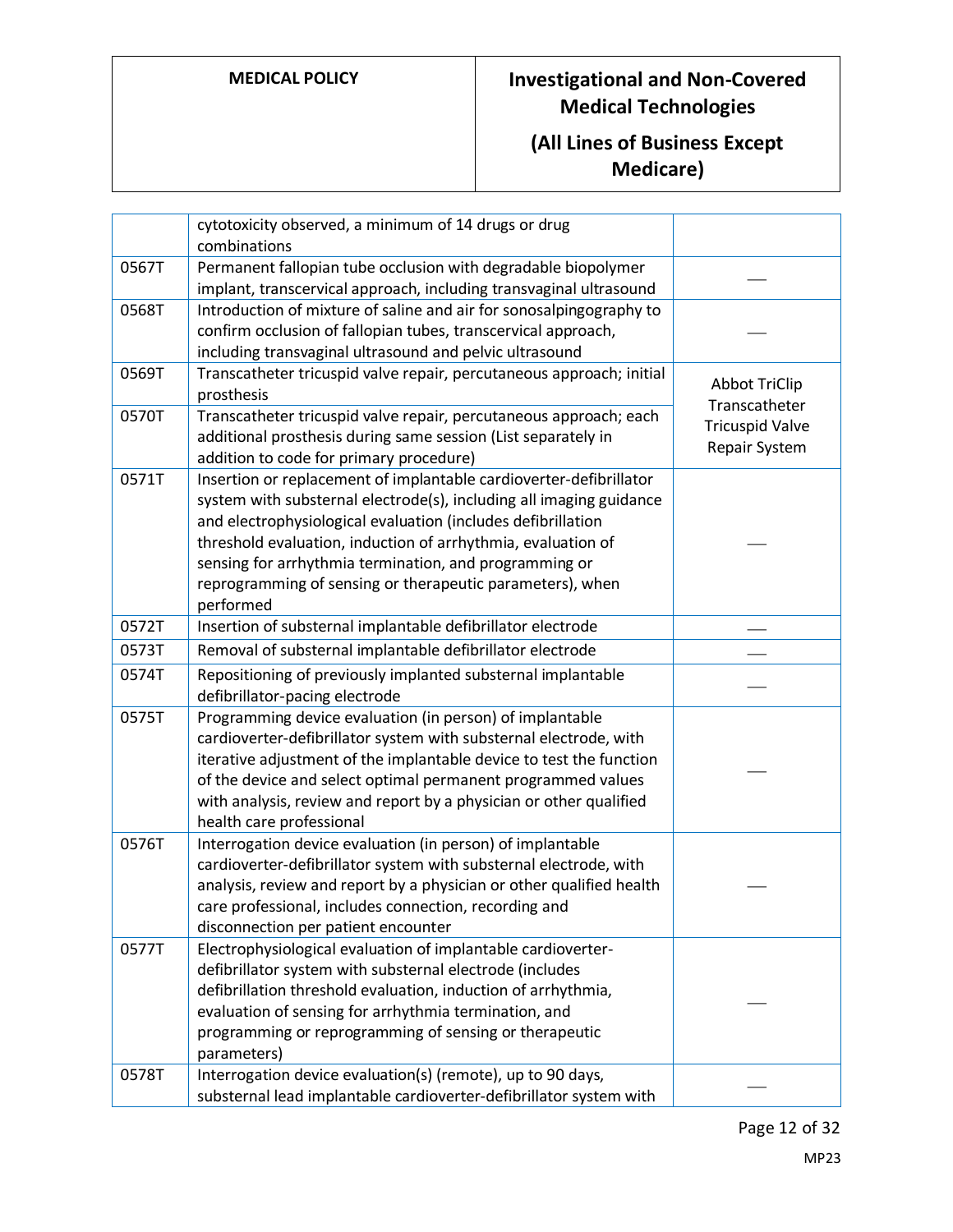|       | interim analysis, review(s) and report(s) by a physician or other<br>qualified health care professional                                                                                                                                                                                     |                                                                                                                        |
|-------|---------------------------------------------------------------------------------------------------------------------------------------------------------------------------------------------------------------------------------------------------------------------------------------------|------------------------------------------------------------------------------------------------------------------------|
| 0579T | Interrogation device evaluation(s) (remote), up to 90 days,<br>substernal lead implantable cardioverter-defibrillator system,<br>remote data acquisition(s), receipt of transmissions and technician<br>review, technical support and distribution of results                               |                                                                                                                        |
| 0580T | Removal of substernal implantable defibrillator pulse generator<br>only                                                                                                                                                                                                                     |                                                                                                                        |
| 0581T | Ablation, malignant breast tumor(s), percutaneous, cryotherapy,<br>including imaging guidance when performed, unilateral                                                                                                                                                                    |                                                                                                                        |
| 0582T | Transurethral ablation of malignant prostate tissue by high-energy<br>water vapor thermotherapy, including intraoperative imaging and<br>needle guidance                                                                                                                                    | Rezum®                                                                                                                 |
| 0583T | Tympanostomy (requiring insertion of ventilating tube), using an<br>automated tube delivery system, iontophoresis local anesthesia                                                                                                                                                          |                                                                                                                        |
| 0594T | Osteotomy, humerus, with insertion of an externally controlled<br>intramedullary lengthening device, including intraoperative<br>imaging, initial and subsequent alignment assessments,<br>computations of adjustment schedules, and management of the<br>intramedullary lengthening device | FITBONE <sup>®</sup> System<br>PRECICE UNYTE <sup>®</sup> Nail                                                         |
| 0598T | Noncontact real-time fluorescence wound imaging, for bacterial<br>presence, location, and load, per session; first anatomic site (eg,<br>lower extremity)                                                                                                                                   | MolecuLight i: X <sup>™</sup>                                                                                          |
| 0599T | Noncontact real-time fluorescence wound imaging, for bacterial<br>presence, location, and load, per session; each additional anatomic<br>site (eg, upper extremity) (List separately in addition to code for<br>primary procedure)                                                          | MolecuLight i: X™                                                                                                      |
| 0602T | Glomerular filtration rate (GFR) measurement(s), transdermal,<br>including sensor placement and administration of a single dose of<br>fluorescent pyrazine agent                                                                                                                            | MediBeacon's<br><b>Transdermal GFR</b><br>Measurement<br>System (TGFR) and<br>patented<br>pharmaceutical<br>Lumitrace™ |
| 0603T | Glomerular filtration rate (GFR) monitoring, transdermal, including<br>sensor placement and administration of more than one dose of<br>fluorescent pyrazine agent, each 24 hours                                                                                                            | MediBeacon's<br><b>Transdermal GFR</b><br>Measurement<br>System (TGFR) and<br>patented<br>pharmaceutical<br>Lumitrace™ |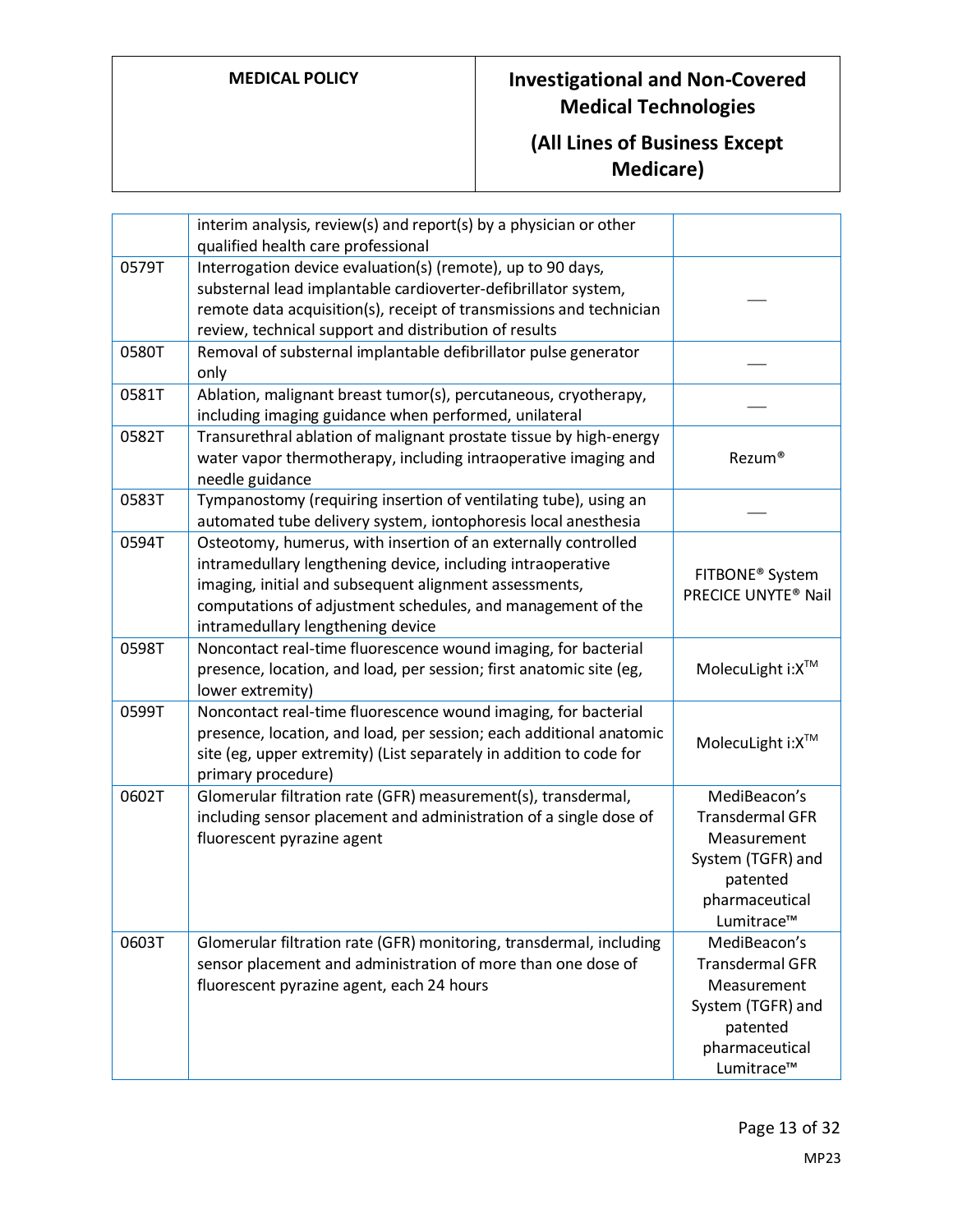| 0604T | Optical coherence tomography (OCT) of retina, remote, patient-<br>initiated image capture and transmission to a remote surveillance<br>center unilateral or bilateral; initial device provision, set-up and<br>patient education on use of equipment                                                                                                                                                                                                  | Home OCT (Notal<br>Vision)   |
|-------|-------------------------------------------------------------------------------------------------------------------------------------------------------------------------------------------------------------------------------------------------------------------------------------------------------------------------------------------------------------------------------------------------------------------------------------------------------|------------------------------|
| 0605T | Optical coherence tomography (OCT) of retina, remote, patient-<br>initiated image capture and transmission to a remote surveillance<br>center unilateral or bilateral; remote surveillance center technical<br>support, data analyses and reports, with a minimum of 8 daily<br>recordings, each 30 days                                                                                                                                              | Home OCT (Notal<br>Vision)   |
| 0606T | Optical coherence tomography (OCT) of retina, remote, patient-<br>initiated image capture and transmission to a remote surveillance<br>center unilateral or bilateral; review, interpretation and report by<br>the prescribing physician or other qualified health care<br>professional of remote surveillance center data analyses, each 30<br>days                                                                                                  | Home OCT (Notal<br>Vision)   |
| 0607T | Remote monitoring of an external continuous pulmonary fluid<br>monitoring system, including measurement of radiofrequency-<br>derived pulmonary fluid levels, heart rate, respiration rate, activity,<br>posture, and cardiovascular rhythm (eg, ECG data), transmitted to<br>a remote 24-hour attended surveillance center; set-up and patient<br>education on use of equipment                                                                      |                              |
| 0608T | Remote monitoring of an external continuous pulmonary fluid<br>monitoring system, including measurement of radiofrequency-<br>derived pulmonary fluid levels, heart rate, respiration rate, activity,<br>posture, and cardiovascular rhythm (eg, ECG data), transmitted to<br>a remote 24-hour attended surveillance center; analysis of data<br>received and transmission of reports to the physician or other<br>qualified health care professional |                              |
| 0609T | Magnetic resonance spectroscopy, determination and localization<br>of discogenic pain (cervical, thoracic, or lumbar); acquisition of<br>single voxel data, per disc, on biomarkers (ie, lactic acid,<br>carbohydrate, alanine, laal, propionic acid, proteoglycan, and<br>collagen) in at least 3 discs                                                                                                                                              | NOCISCAN™ Suite<br>(Nocimed) |
| 0610T | Magnetic resonance spectroscopy, determination and localization<br>of discogenic pain (cervical, thoracic, or lumbar); transmission of<br>biomarker data for software analysis                                                                                                                                                                                                                                                                        | NOCISCAN™ Suite<br>(Nocimed) |
| 0611T | Magnetic resonance spectroscopy, determination and localization<br>of discogenic pain (cervical, thoracic, or lumbar); postprocessing<br>for algorithmic analysis of biomarker data for determination of<br>relative chemical differences between discs                                                                                                                                                                                               | NOCISCAN™ Suite<br>(Nocimed) |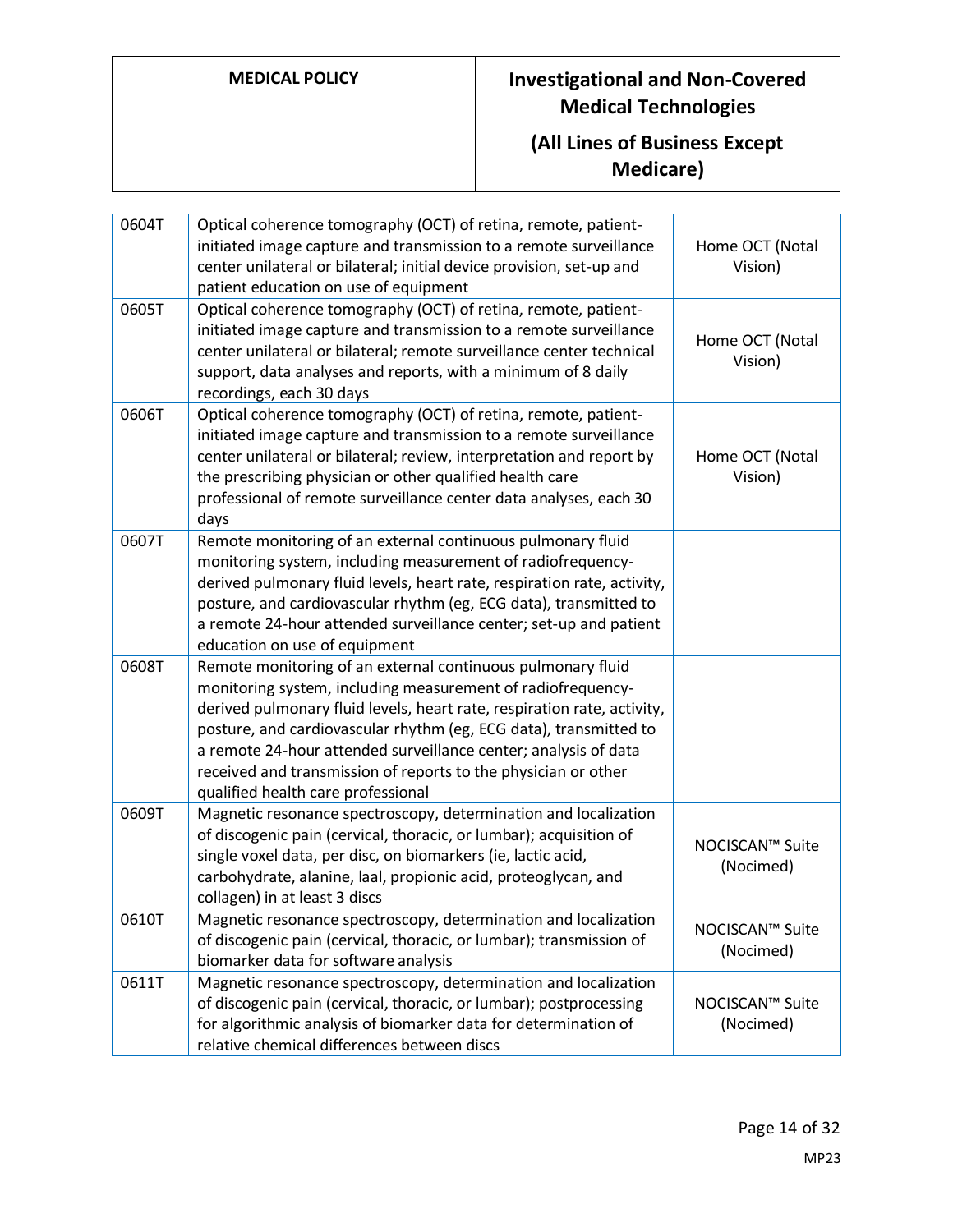| 0612T | Magnetic resonance spectroscopy, determination and localization<br>of discogenic pain (cervical, thoracic, or lumbar); interpretation<br>and report                                                                                                                                                                                                                      | NOCISCAN™ Suite<br>(Nocimed)                                                                |
|-------|--------------------------------------------------------------------------------------------------------------------------------------------------------------------------------------------------------------------------------------------------------------------------------------------------------------------------------------------------------------------------|---------------------------------------------------------------------------------------------|
| 0613T | Percutaneous transcatheter implantation of interatrial septal shunt<br>device, including right and left heart catheterization, intracardiac<br>echocardiography, and imaging guidance by the proceduralist,<br>when performed                                                                                                                                            | <b>InterAtrial Shunt</b><br>Device (IASD), Corvia<br>Medical                                |
| 0614T | Removal and replacement of substernal implantable defibrillator<br>pulse generator                                                                                                                                                                                                                                                                                       | Extravascular<br>Implantable<br>Cardioverter<br>Defibrillator (EV ICD)<br>system, Medtronic |
| 0615T | Eye-movement analysis without spatial calibration, with<br>interpretation and report                                                                                                                                                                                                                                                                                     | EyeBOX exam,<br>Oculogica                                                                   |
| 0616T | Insertion of iris prosthesis, including suture fixation and repair or<br>removal of iris, when performed; without removal of crystalline<br>lens or intraocular lens, without insertion of intraocular lens                                                                                                                                                              | <b>CustomFlex Artificial</b><br>Iris, Human Optics                                          |
| 0617T | Insertion of iris prosthesis, including suture fixation and repair or<br>removal of iris, when performed; with removal of crystalline lens<br>and insertion of intraocular lens                                                                                                                                                                                          | <b>CustomFlex Artificial</b><br>Iris, Human Optics                                          |
| 0618T | Insertion of iris prosthesis, including suture fixation and repair or<br>removal of iris, when performed; with secondary intraocular lens<br>placement or intraocular lens exchange                                                                                                                                                                                      | <b>CustomFlex Artificial</b><br>Iris, Human Optics                                          |
| 0621T | Trabeculostomy ab interno by laser                                                                                                                                                                                                                                                                                                                                       |                                                                                             |
| 0622T | Trabeculostomy ab interno by laser; with use of ophthalmic<br>endoscope                                                                                                                                                                                                                                                                                                  |                                                                                             |
| 0623T | Automated quantification and characterization of coronary<br>atherosclerotic plaque to assess severity of coronary disease, using<br>data from coronary computed tomographic angiography; data<br>preparation and transmission, computerized analysis of data, with<br>review of computerized analysis output to reconcile discordant<br>data, interpretation and report |                                                                                             |
| 0624T | Automated quantification and characterization of coronary<br>atherosclerotic plaque to assess severity of coronary disease, using<br>data from coronary computed tomographic angiography; data<br>preparation and transmission                                                                                                                                           |                                                                                             |
| 0625T | Automated quantification and characterization of coronary<br>atherosclerotic plaque to assess severity of coronary disease, using<br>data from coronary computed tomographic angiography;<br>computerized analysis of data from coronary computed<br>tomographic angiography                                                                                             |                                                                                             |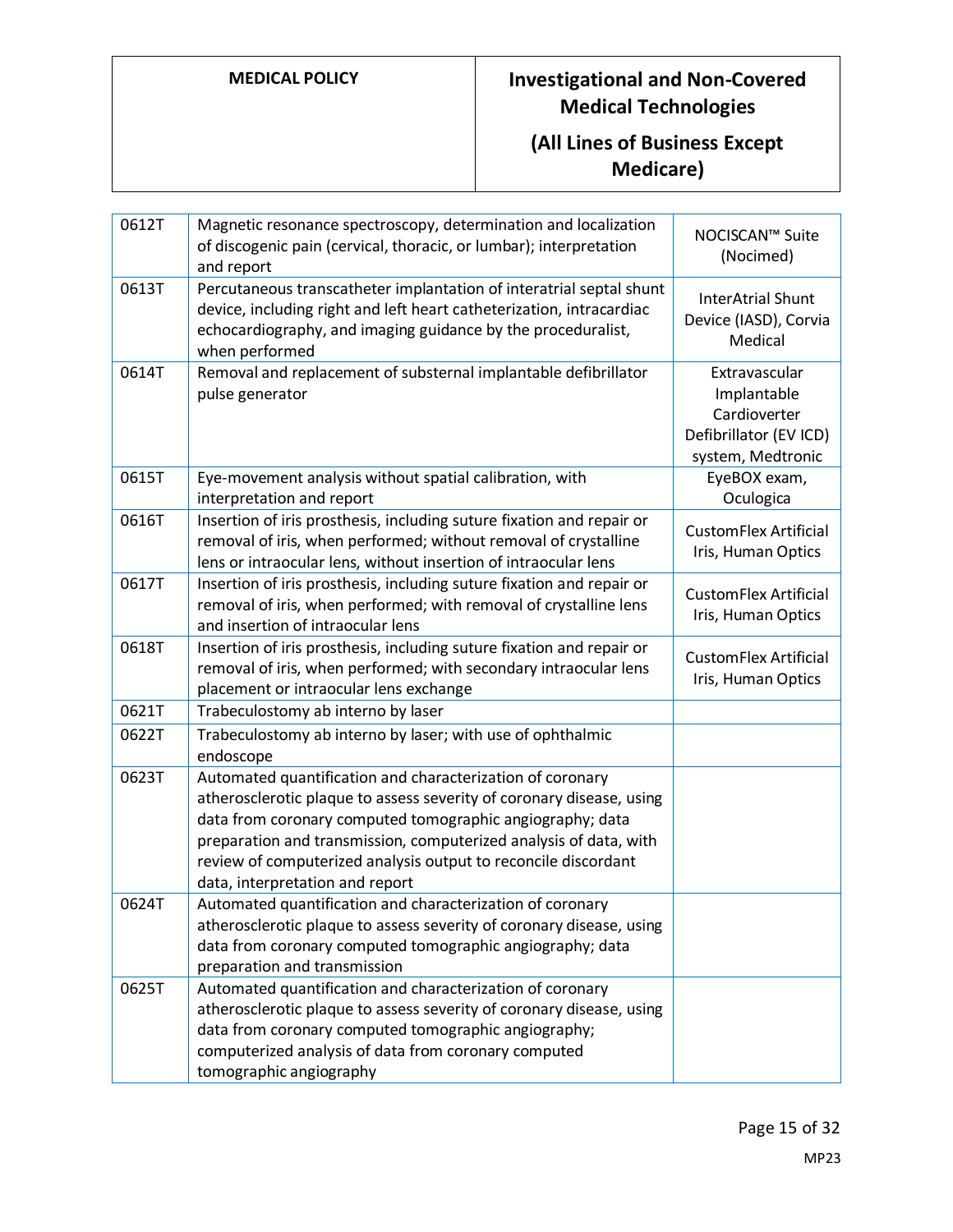### **(All Lines of Business Except Medicare)**

| 0626T | Automated quantification and characterization of coronary                                                                           |                             |
|-------|-------------------------------------------------------------------------------------------------------------------------------------|-----------------------------|
|       | atherosclerotic plaque to assess severity of coronary disease, using                                                                |                             |
|       | data from coronary computed tomographic angiography; review of                                                                      |                             |
|       | computerized analysis output to reconcile discordant data,                                                                          |                             |
|       | interpretation and report                                                                                                           |                             |
| 0631T | Transcutaneous visible light hyperspectral imaging measurement                                                                      |                             |
|       | of oxyhemoglobin, deoxyhemoglobin, and tissue oxygenation, with                                                                     |                             |
|       | interpretation and report, per extremity                                                                                            |                             |
| 0632T | Percutaneous transcatheter ultrasound ablation of nerves                                                                            |                             |
|       | innervating the pulmonary arteries, including right heart                                                                           |                             |
|       | catheterization, pulmonary artery angiography, and all imaging                                                                      |                             |
|       | guidance                                                                                                                            |                             |
| 0639T | Wireless skin sensor thermal anisotropy measurement(s) and                                                                          |                             |
|       | assessment of flow in cerebrospinal fluid shunt, including                                                                          |                             |
|       | ultrasound guidance, when performed                                                                                                 |                             |
| 0640T | Noncontact near-infrared spectroscopy studies of flap or wound                                                                      |                             |
|       | (eg, for measurement of deoxyhemoglobin, oxyhemoglobin, and                                                                         |                             |
|       | ratio of tissue oxygenation [StO2]); image acquisition,                                                                             |                             |
|       | interpretation and report, each flap or wound                                                                                       |                             |
| 0641T | Noncontact near-infrared spectroscopy studies of flap or wound                                                                      |                             |
|       | (eg, for measurement of deoxyhemoglobin, oxyhemoglobin, and                                                                         |                             |
|       | ratio of tissue oxygenation [StO2]); image acquisition only, each                                                                   |                             |
| 0642T | flap or wound                                                                                                                       |                             |
|       | Noncontact near-infrared spectroscopy studies of flap or wound                                                                      |                             |
|       | (eg, for measurement of deoxyhemoglobin, oxyhemoglobin, and<br>ratio of tissue oxygenation [StO2]); interpretation and report only, |                             |
|       | each flap or wound                                                                                                                  |                             |
| 0643T | Transcatheter left ventricular restoration device implantation                                                                      |                             |
|       | including right and left heart catheterization and left                                                                             | Revivent TC System -        |
|       | ventriculography when performed, arterial approach                                                                                  | <b>BioVentrix</b>           |
| 0644T | Transcatheter removal or debulking of intracardiac mass (eg,                                                                        |                             |
|       | vegetations, thrombus) via suction (eg, vacuum, aspiration) device,                                                                 | AngioVac System             |
|       | percutaneous approach, with intraoperative reinfusion of                                                                            |                             |
|       | aspirated blood, including imaging guidance, when performed                                                                         |                             |
| 0645T | Transcatheter implantation of coronary sinus reduction device                                                                       |                             |
|       | including vascular access and closure, right heart catheterization,                                                                 | Neovasc Reducer             |
|       | venous angiography, coronary sinus angiography, imaging                                                                             |                             |
|       | guidance, and supervision and interpretation, when performed                                                                        |                             |
| 0646T | Transcatheter tricuspid valve implantation/replacement (TTVI)                                                                       | Intrepid                    |
|       | with prosthetic valve, percutaneous approach, including right heart                                                                 | <b>Transcatheter Mitral</b> |
|       | catheterization, temporary pacemaker insertion, and selective                                                                       | Valve Replacement           |
|       | right ventricular or right atrial angiography, when performed                                                                       | System (Medtronic)          |

Page 16 of 32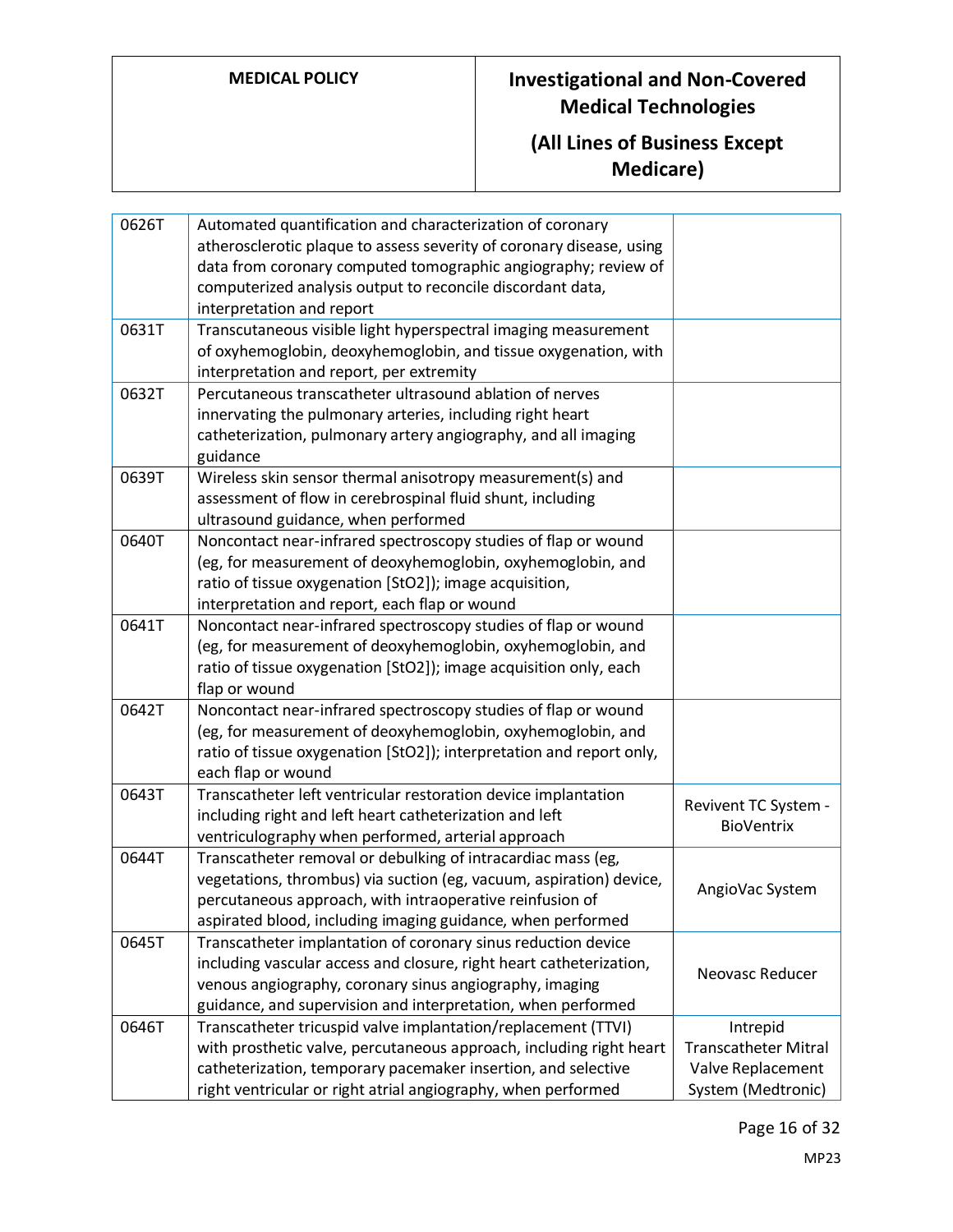| 0647T | Insertion of gastrostomy tube, percutaneous, with magnetic          | Puma-G System       |
|-------|---------------------------------------------------------------------|---------------------|
|       | gastropexy, under ultrasound guidance, image documentation and      | (Ultrasound         |
|       | report                                                              | Gastronomy)         |
| 0655T | Transperineal focal laser ablation of malignant prostate tissue,    | Visualase Laser     |
|       | including transrectal imaging guidance, with MR-fused images or     | Ablation, Medtronic |
|       | other enhanced ultrasound imaging                                   |                     |
| 0656T | Vertebral body tethering, anterior; up to 7 vertebral segments      |                     |
| 0657T | Vertebral body tethering, anterior; 8 or more vertebral segments    |                     |
| 0658T | Electrical impedance spectroscopy of 1 or more skin lesions for     | Nevisense, SciBase  |
|       | automated melanoma risk score                                       |                     |
| 0659T | Transcatheter intracoronary infusion of supersaturated oxygen in    |                     |
|       | conjunction with percutaneous coronary revascularization during     | TherOx              |
|       | acute myocardial infarction, including catheter placement, imaging  | Downstream®         |
|       | guidance (eg, fluoroscopy), angiography, and radiologic supervision | System, TherOx Inc  |
|       | and interpretation                                                  |                     |
| 0660T | Implantation of anterior segment intraocular nonbiodegradable       |                     |
|       | drug-eluting system, internal approach                              |                     |
| 0661T | Removal and reimplantation of anterior segment intraocular          |                     |
|       | nonbiodegradable drug-eluting implant                               |                     |
|       | Ablation, benign thyroid nodule(s), percutaneous, laser, including  |                     |
| 0673T | imaging guidance                                                    |                     |
|       | Laparoscopic insertion of new or replacement of permanent           |                     |
|       | implantable synchronized diaphragmatic stimulation system for       |                     |
|       | augmentation of cardiac function, including an implantable pulse    |                     |
| 0674T | generator and diaphragmatic lead(s)                                 |                     |
|       | Laparoscopic insertion of new or replacement of diaphragmatic       |                     |
|       | lead(s), permanent implantable synchronized diaphragmatic           |                     |
|       | stimulation system for augmentation of cardiac function, including  |                     |
| 0675T | connection to an existing pulse generator; first lead               |                     |
|       | Laparoscopic insertion of new or replacement of diaphragmatic       |                     |
|       | lead(s), permanent implantable synchronized diaphragmatic           |                     |
|       | stimulation system for augmentation of cardiac function, including  |                     |
|       | connection to an existing pulse generator; each additional lead     |                     |
| 0676T | (List separately in addition to code for primary procedure)         |                     |
|       | Laparoscopic repositioning of diaphragmatic lead(s), permanent      |                     |
|       | implantable synchronized diaphragmatic stimulation system for       |                     |
|       | augmentation of cardiac function, including connection to an        |                     |
| 0677T | existing pulse generator; first repositioned lead                   |                     |
|       | Laparoscopic repositioning of diaphragmatic lead(s), permanent      |                     |
|       | implantable synchronized diaphragmatic stimulation system for       |                     |
| 0678T | augmentation of cardiac function, including connection to an        |                     |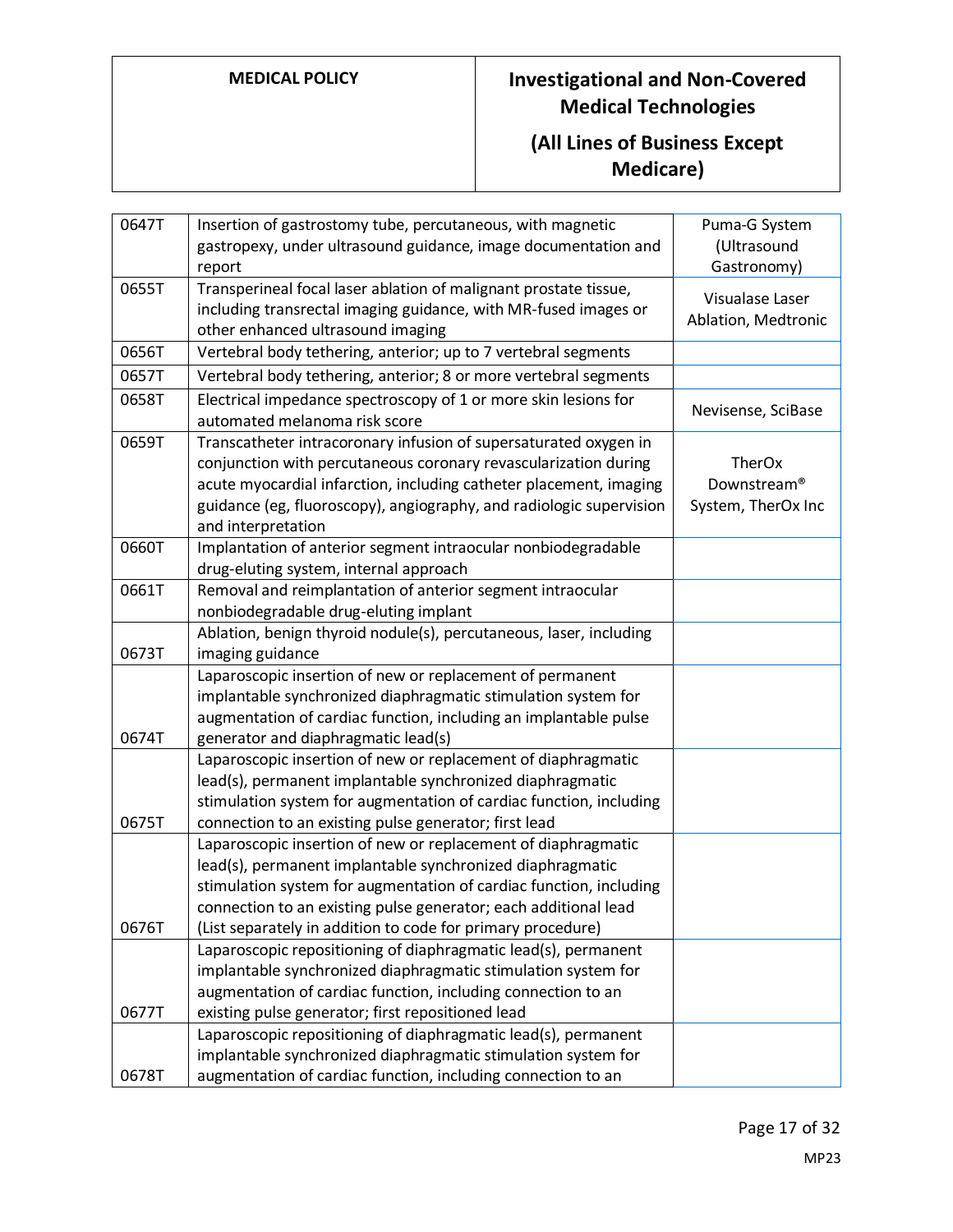|       | existing pulse generator; each additional repositioned lead (List<br>separately in addition to code for primary procedure) |  |
|-------|----------------------------------------------------------------------------------------------------------------------------|--|
|       | Laparoscopic removal of diaphragmatic lead(s), permanent                                                                   |  |
|       | implantable synchronized diaphragmatic stimulation system for                                                              |  |
| 0679T | augmentation of cardiac function                                                                                           |  |
|       | Insertion or replacement of pulse generator only, permanent                                                                |  |
|       | implantable synchronized diaphragmatic stimulation system for                                                              |  |
|       | augmentation of cardiac function, with connection to existing                                                              |  |
| 0680T | lead(s)                                                                                                                    |  |
|       | Relocation of pulse generator only, permanent implantable                                                                  |  |
|       | synchronized diaphragmatic stimulation system for augmentation                                                             |  |
| 0681T | of cardiac function, with connection to existing dual leads                                                                |  |
|       | Removal of pulse generator only, permanent implantable                                                                     |  |
|       | synchronized diaphragmatic stimulation system for augmentation                                                             |  |
| 0682T | of cardiac function                                                                                                        |  |
|       | Programming device evaluation (in-person) with iterative                                                                   |  |
|       | adjustment of the implantable device to test the function of the                                                           |  |
|       | device and select optimal permanent programmed values with                                                                 |  |
|       | analysis, review and report by a physician or other qualified health                                                       |  |
|       | care professional, permanent implantable synchronized                                                                      |  |
|       | diaphragmatic stimulation system for augmentation of cardiac                                                               |  |
| 0683T | function                                                                                                                   |  |
|       | Peri-procedural device evaluation (in-person) and programming of                                                           |  |
|       | device system parameters before or after a surgery, procedure, or                                                          |  |
|       | test with analysis, review, and report by a physician or other                                                             |  |
|       | qualified health care professional, permanent implantable                                                                  |  |
|       | synchronized diaphragmatic stimulation system for augmentation                                                             |  |
| 0684T | of cardiac function                                                                                                        |  |
|       | Interrogation device evaluation (in-person) with analysis, review                                                          |  |
|       | and report by a physician or other qualified health care                                                                   |  |
|       | professional, including connection, recording and disconnection                                                            |  |
|       | per patient encounter, permanent implantable synchronized                                                                  |  |
|       | diaphragmatic stimulation system for augmentation of cardiac                                                               |  |
| 0685T | function                                                                                                                   |  |
|       | Histotripsy (ie, non-thermal ablation via acoustic energy delivery)                                                        |  |
| 0686T | of malignant hepatocellular tissue, including image guidance                                                               |  |
|       | Treatment of amblyopia using an online digital program; device                                                             |  |
| 0687T | supply, educational set-up, and initial session                                                                            |  |
|       | Treatment of amblyopia using an online digital program;                                                                    |  |
|       | assessment of patient performance and program data by physician                                                            |  |
|       | or other qualified health care professional, with report, per                                                              |  |
| 0688T | calendar month                                                                                                             |  |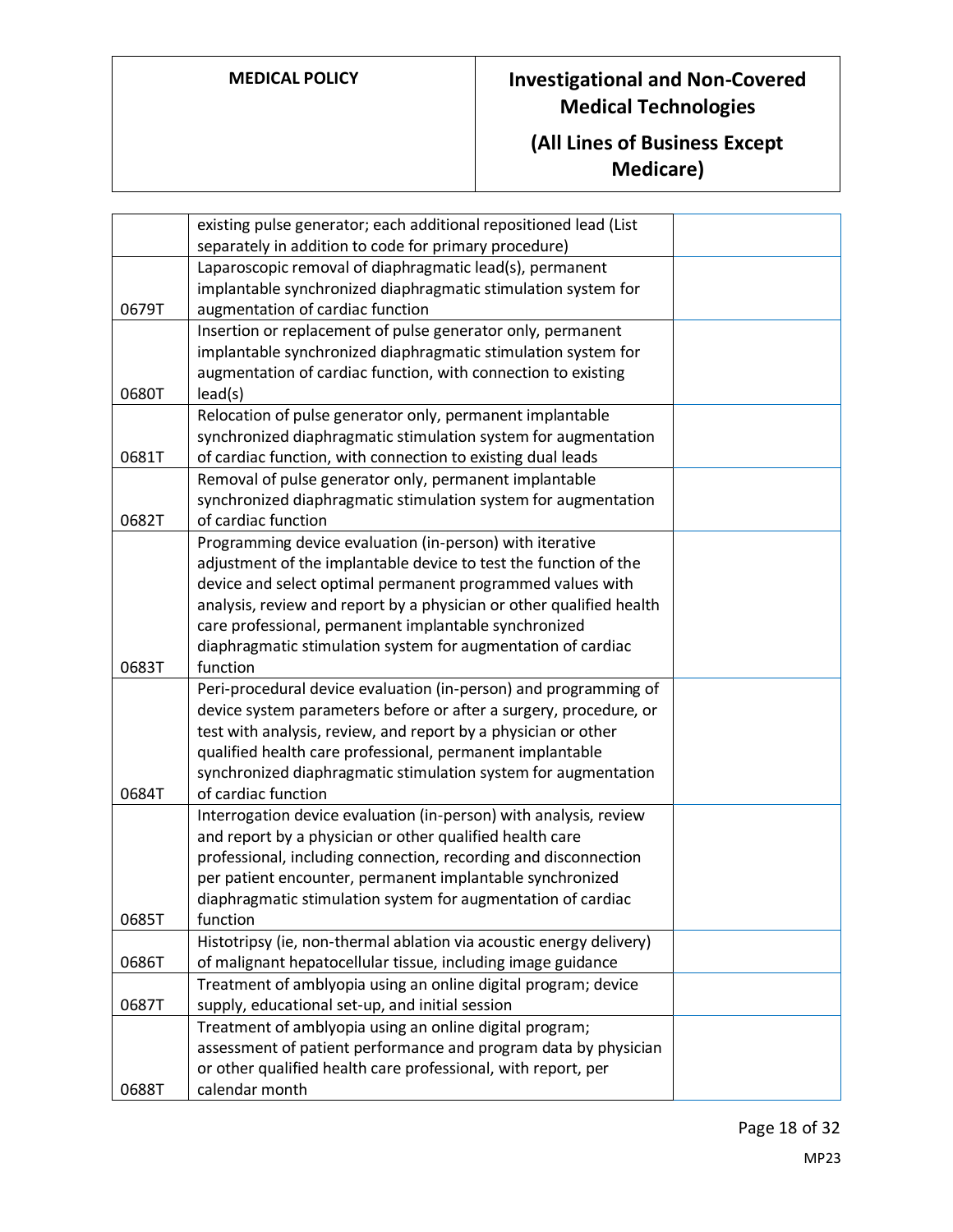|       | Quantitative ultrasound tissue characterization (non-                                            |  |
|-------|--------------------------------------------------------------------------------------------------|--|
|       | elastographic), including interpretation and report, obtained                                    |  |
|       | without diagnostic ultrasound examination of the same anatomy                                    |  |
| 0689T | (eg, organ, gland, tissue, target structure)                                                     |  |
|       | Quantitative ultrasound tissue characterization (non-                                            |  |
|       | elastographic), including interpretation and report, obtained with                               |  |
|       | diagnostic ultrasound examination of the same anatomy (eg,                                       |  |
|       | organ, gland, tissue, target structure) (List separately in addition to                          |  |
| 0690T | code for primary procedure)                                                                      |  |
|       | Automated analysis of an existing computed tomography study for                                  |  |
|       | vertebral fracture(s), including assessment of bone density when                                 |  |
| 0691T | performed, data preparation, interpretation, and report                                          |  |
|       | Comprehensive full body computer-based markerless 3D kinematic                                   |  |
| 0693T | and kinetic motion analysis and report                                                           |  |
|       | Body surface-activation mapping of pacemaker or pacing                                           |  |
|       | cardioverter-defibrillator lead(s) to optimize electrical synchrony,                             |  |
|       | cardiac resynchronization therapy device, including connection,                                  |  |
|       | recording, disconnection, review, and report; at time of implant or                              |  |
| 0695T | replacement                                                                                      |  |
|       | Body surface-activation mapping of pacemaker or pacing                                           |  |
|       | cardioverter-defibrillator lead(s) to optimize electrical synchrony,                             |  |
|       | cardiac resynchronization therapy device, including connection,                                  |  |
|       | recording, disconnection, review, and report; at time of follow-up                               |  |
| 0696T | interrogation or programming device evaluation                                                   |  |
|       | Quantitative magnetic resonance for analysis of tissue composition                               |  |
|       | (eg, fat, iron, water content), including multiparametric data                                   |  |
|       | acquisition, data preparation and transmission, interpretation and                               |  |
|       | report, obtained without diagnostic MRI examination of the same                                  |  |
| 0697T | anatomy (eg, organ, gland, tissue, target structure) during the<br>same session; multiple organs |  |
|       | Quantitative magnetic resonance for analysis of tissue composition                               |  |
|       | (eg, fat, iron, water content), including multiparametric data                                   |  |
|       | acquisition, data preparation and transmission, interpretation and                               |  |
|       | report, obtained with diagnostic MRI examination of the same                                     |  |
|       | anatomy (eg, organ, gland, tissue, target structure); multiple                                   |  |
| 0698T | organs (List separately in addition to code for primary procedure)                               |  |
| 0700T | Molecular fluorescent imaging of suspicious nevus; first lesion                                  |  |
|       | Molecular fluorescent imaging of suspicious nevus; each additional                               |  |
| 0701T | lesion (List separately in addition to code for primary procedure)                               |  |
|       | Remote treatment of amblyopia using an eye tracking device;                                      |  |
|       | device supply with initial set-up and patient education on use of                                |  |
| 0704T | equipment                                                                                        |  |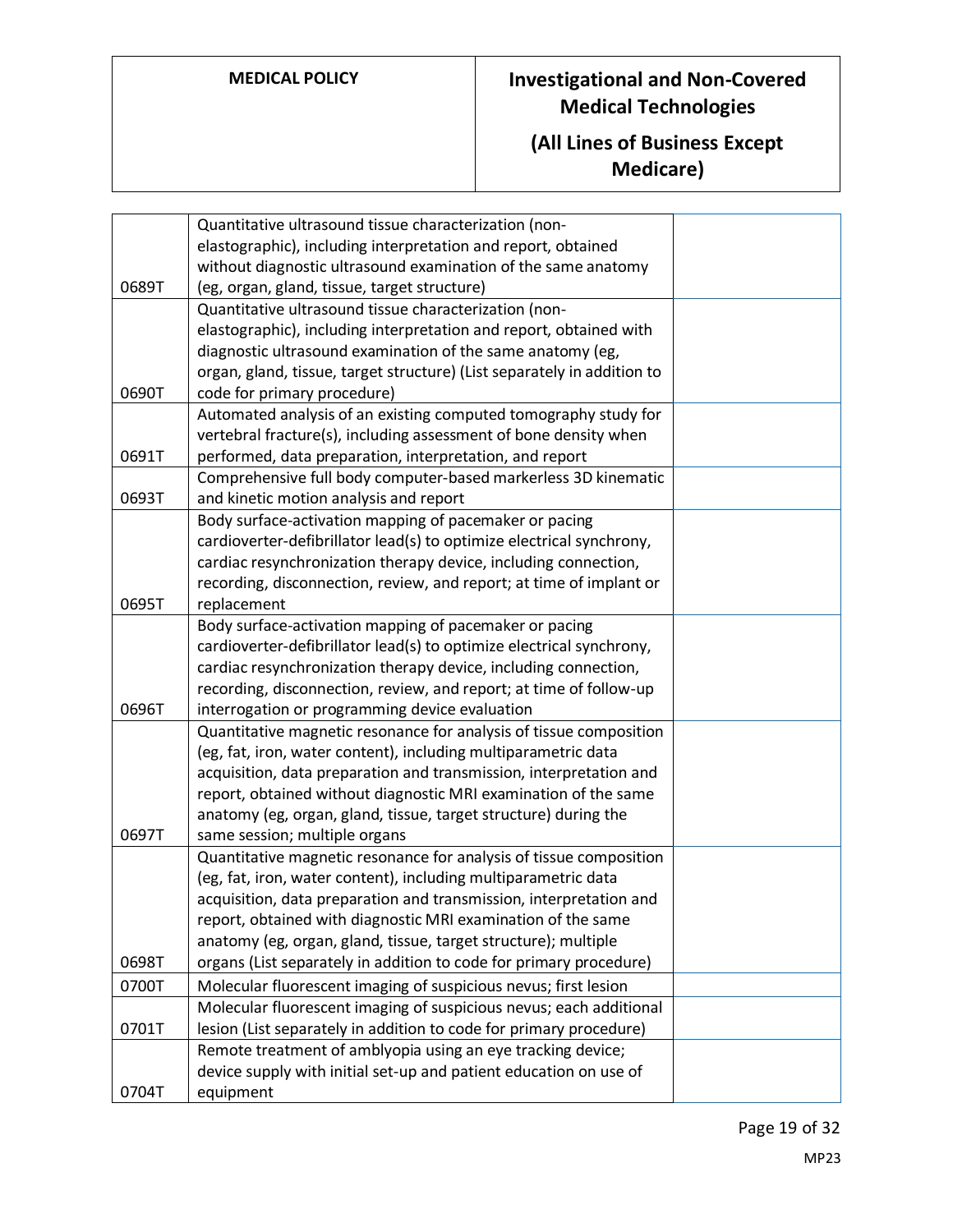|       | Remote treatment of amblyopia using an eye tracking device;          |                                |
|-------|----------------------------------------------------------------------|--------------------------------|
|       | surveillance center technical support including data transmission    |                                |
| 0705T | with analysis, with a minimum of 18 training hours, each 30 days     |                                |
|       | Remote treatment of amblyopia using an eye tracking device;          |                                |
|       | interpretation and report by physician or other qualified health     |                                |
| 0706T | care professional, per calendar month                                |                                |
|       | Injection(s), bone-substitute material (eg, calcium phosphate) into  |                                |
|       | subchondral bone defect (ie, bone marrow lesion, bone bruise,        |                                |
|       | stress injury, microtrabecular fracture), including imaging guidance |                                |
| 0707T | and arthroscopic assistance for joint visualization                  |                                |
|       | <b>CPT Codes</b>                                                     |                                |
|       |                                                                      | <b>Manufacturer &amp;</b>      |
| Code  | <b>Description</b>                                                   | <b>Device Name</b>             |
|       |                                                                      | (if applicable)                |
| 30468 | Repair of nasal valve collapse with subcutaneous/submucosal          | LATERA <sup>®</sup> absorbable |
|       | lateral wall implant(s)                                              | nasal implant                  |
|       |                                                                      | (Stryker)                      |
| 57465 | Computer-aided mapping of cervix uteri during colposcopy,            |                                |
|       | including optical dynamic spectral imaging and algorithmic           | <b>DYSIS Medical digital</b>   |
|       | quantification of the acetowhitening effect (List separately in      | colposcope                     |
|       | addition to code for primary procedure)                              |                                |
| 62263 | Percutaneous lysis of epidural adhesions using solution injection    |                                |
|       | (eg, hypertonic saline, enzyme) or mechanical means (eg, catheter)   |                                |
|       | including radiologic localization (includes contrast when            |                                |
|       | administered), multiple adhesiolysis sessions; 2 or more days        |                                |
| 62264 | Percutaneous lysis of epidural adhesions using solution injection    |                                |
|       | (eg, hypertonic saline, enzyme) or mechanical means (eg, catheter)   |                                |
|       | including radiologic localization (includes contrast when            |                                |
|       | administered), multiple adhesiolysis sessions; 1 day                 |                                |
| 64454 | Injection(s), anesthetic agent(s) and/or steroid; genicular nerve    |                                |
|       | branches, including imaging guidance, when performed                 |                                |
| 64910 | Nerve repair; with synthetic conduit or vein allograft (eg, nerve    |                                |
|       | tube), each nerve                                                    |                                |
| 68841 | Insertion of drug-eluting implant, including punctal dilation when   |                                |
|       | performed, into lacrimal canaliculus, each                           |                                |
| 77089 | Trabecular bone score (TBS), structural condition of the bone        |                                |
|       | microarchitecture; using dual X-ray absorptiometry (DXA) or other    |                                |
|       | imaging data on gray-scale variogram, calculation, with              |                                |
|       | interpretation and report on fracture-ris                            |                                |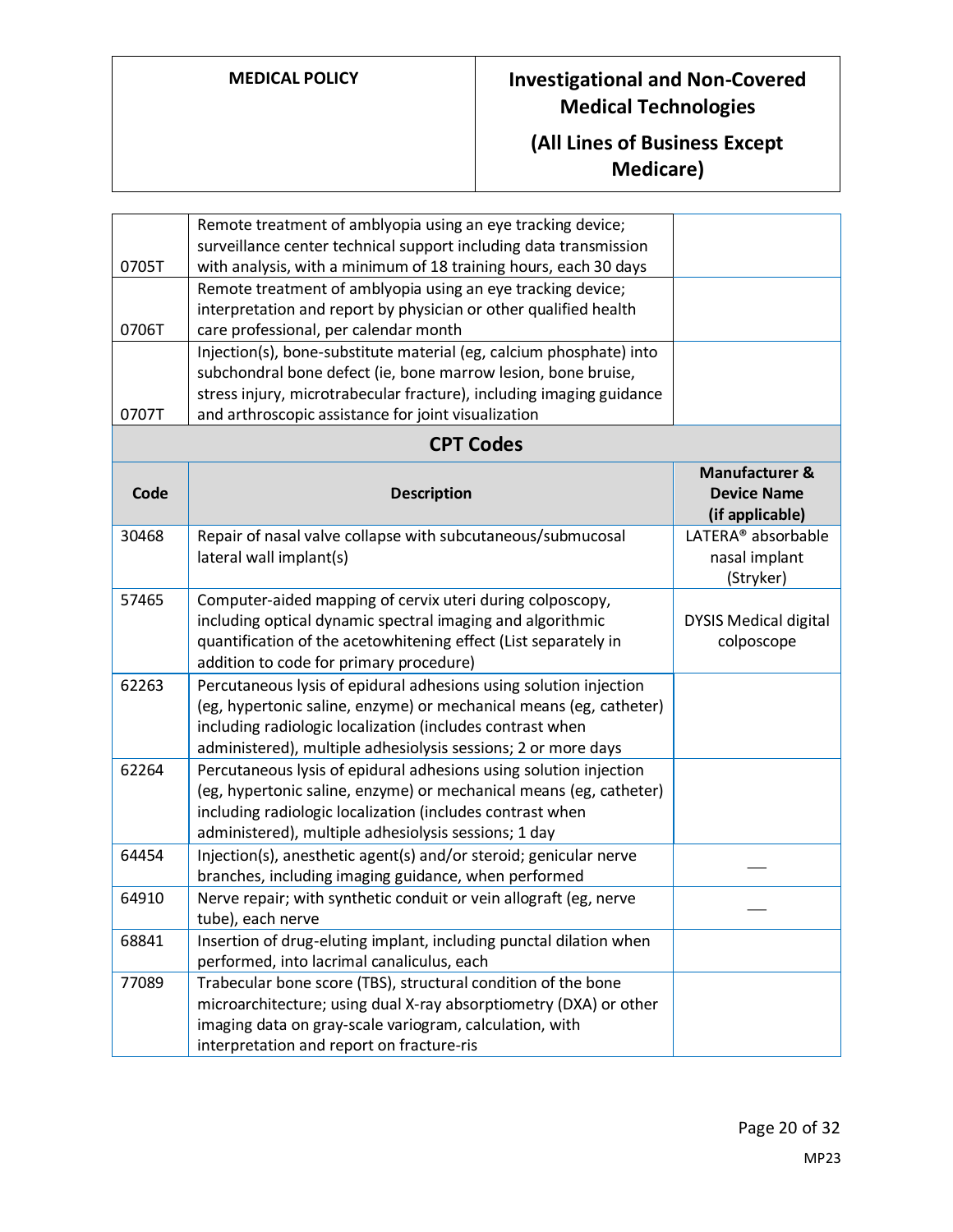| 77090 | Trabecular bone score (TBS), structural condition of the bone<br>microarchitecture; technical preparation and transmission of data<br>for analysis to be performed elsewhere                                                       |                                                                                 |
|-------|------------------------------------------------------------------------------------------------------------------------------------------------------------------------------------------------------------------------------------|---------------------------------------------------------------------------------|
| 77091 | Trabecular bone score (TBS), structural condition of the bone<br>microarchitecture; technical calculation only                                                                                                                     |                                                                                 |
| 77092 | Trabecular bone score (TBS), structural condition of the bone<br>microarchitecture; interpretation and report on fracture-risk only<br>by other qualified health care professional                                                 |                                                                                 |
| 77422 | High energy neutron radiation treatment delivery; single treatment<br>area using a single port or parallel-opposed ports with no blocks or<br>simple blocking                                                                      |                                                                                 |
| 77423 | High energy neutron radiation treatment delivery; 1 or more<br>isocenter(s) with coplanar or non-coplanar geometry with blocking<br>and/or wedge, and/or compensator(s)                                                            |                                                                                 |
| 81506 | Endocrinology (type 2 diabetes), biochemical assays of seven<br>analytes (glucose, HbA1c, insulin, hs-CRP, adiponectin, ferritin,<br>interleukin 2-receptor alpha), utilizing serum or plasma, algorithm<br>reporting a risk score | <b>Boston Heart</b><br>Prediabetes<br>Assessment <sup>®</sup>                   |
|       |                                                                                                                                                                                                                                    | PreDx <sup>®</sup> Diabetes Risk<br>Score (DRS) by<br>Tethys Bioscience,<br>Inc |
| 83951 | Oncoprotein; des-gamma-carboxy-prothrombin (DCP)                                                                                                                                                                                   |                                                                                 |
| 93590 | Percutaneous transcatheter closure of paravalvular leak; initial<br>occlusion device, mitral valve                                                                                                                                 |                                                                                 |
| 93591 | Percutaneous transcatheter closure of paravalvular leak; initial<br>occlusion device, aortic valve                                                                                                                                 |                                                                                 |
| 96931 | Reflectance confocal microscopy (RCM) for cellular and sub-cellular<br>imaging of skin; image acquisition and interpretation and report,<br>first lesion                                                                           |                                                                                 |
| 96932 | Reflectance confocal microscopy (RCM) for cellular and sub-cellular<br>imaging of skin; image acquisition only, first lesion                                                                                                       |                                                                                 |
| 96933 | Reflectance confocal microscopy (RCM) for cellular and sub-cellular<br>imaging of skin; interpretation and report only, first lesion                                                                                               | VivaScope <sup>®</sup> 1500 by                                                  |
| 96934 | Reflectance confocal microscopy (RCM) for cellular and sub-cellular<br>imaging of skin; image acquisition and interpretation and report,<br>each additional lesion (List separately in addition to code for<br>primary procedure)  | Caliber Imaging &<br>Diagnostics, Inc.                                          |
| 96935 | Reflectance confocal microscopy (RCM) for cellular and sub-cellular<br>imaging of skin; image acquisition only, each additional lesion (List<br>separately in addition to code for primary procedure)                              |                                                                                 |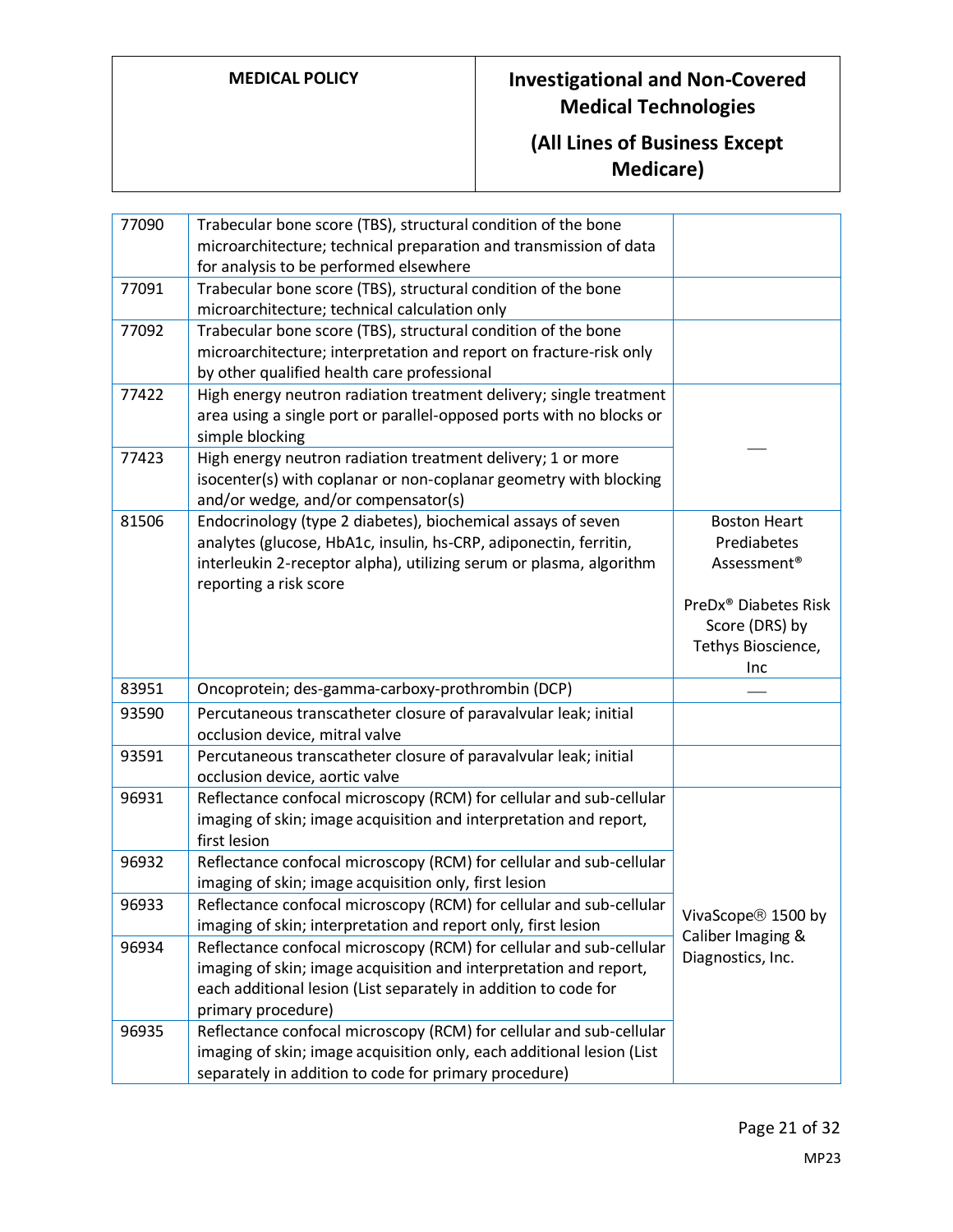| 96936 | Reflectance confocal microscopy (RCM) for cellular and sub-cellular<br>imaging of skin; interpretation and report only, each additional<br>lesion (List separately in addition to code for primary procedure) |                                                                                                                            |
|-------|---------------------------------------------------------------------------------------------------------------------------------------------------------------------------------------------------------------|----------------------------------------------------------------------------------------------------------------------------|
| 97610 | Low frequency, non-contact, non-thermal ultrasound, including<br>topical application(s), when performed, wound assessment, and<br>instruction(s) for ongoing care, per day                                    |                                                                                                                            |
|       | <b>HCPCS Codes</b>                                                                                                                                                                                            |                                                                                                                            |
| Code  | <b>Description</b>                                                                                                                                                                                            | <b>Manufacturer &amp;</b><br><b>Device Name</b><br>(if applicable)                                                         |
| A6000 | Non-contact wound warming wound cover for use with the non-<br>contact wound warming device and warming card                                                                                                  |                                                                                                                            |
| C1761 | Catheter, transluminal intravascular lithotripsy, coronary                                                                                                                                                    | Shockwave Coronary<br>Rx Lithoplasty<br>System                                                                             |
| C1824 | Generator, cardiac contractility modulation (implantable)                                                                                                                                                     | <b>Cardiac Contractility</b><br>Modulation for<br><b>Chronic Heart Failure</b><br>(i.e., Optimizer by<br>Impulse Dynamics) |
| C1833 | Monitor, cardiac, including intracardiac lead and all system<br>components (implantable)                                                                                                                      |                                                                                                                            |
| C9048 | Dexamethasone, lacrimal ophthalmic insert, 0.1 mg                                                                                                                                                             | Dextenza by Ocular<br>Therapeutix, Inc.                                                                                    |
| C9122 | Mometasone furoate sinus implant, 10 micrograms (sinuva)                                                                                                                                                      | Sinuva <sup>®</sup>                                                                                                        |
| C9352 | Microporous collagen implantable tube (neuragen nerve guide),<br>per centimeter length                                                                                                                        |                                                                                                                            |
| C9353 | Microporous collagen implantable slit tube (neurawrap nerve<br>protector), per centimeter length                                                                                                              |                                                                                                                            |
| C9355 | Collagen nerve cuff (neuromatrix), per 0.5 centimeter length                                                                                                                                                  |                                                                                                                            |
| C9361 | Collagen matrix nerve wrap (neuromend collagen nerve wrap), per<br>0.5 centimeter length                                                                                                                      |                                                                                                                            |
| C9745 | Nasal endoscopy, surgical; balloon dilation of eustachian tube                                                                                                                                                | Aera® Eustachian<br><b>Tube Balloon Dilation</b><br>(ETBD) System by<br>Acclarent                                          |
| C9752 | TERMED on 12/31/2021                                                                                                                                                                                          |                                                                                                                            |
|       | Destruction of intraosseous basivertebral nerve, first two vertebral                                                                                                                                          |                                                                                                                            |
|       | bodies, including imaging guidance (e.g., fluoroscopy),                                                                                                                                                       |                                                                                                                            |
| C9753 | lumbar/sacrum<br>TERMED on 12/31/2021                                                                                                                                                                         |                                                                                                                            |
|       |                                                                                                                                                                                                               |                                                                                                                            |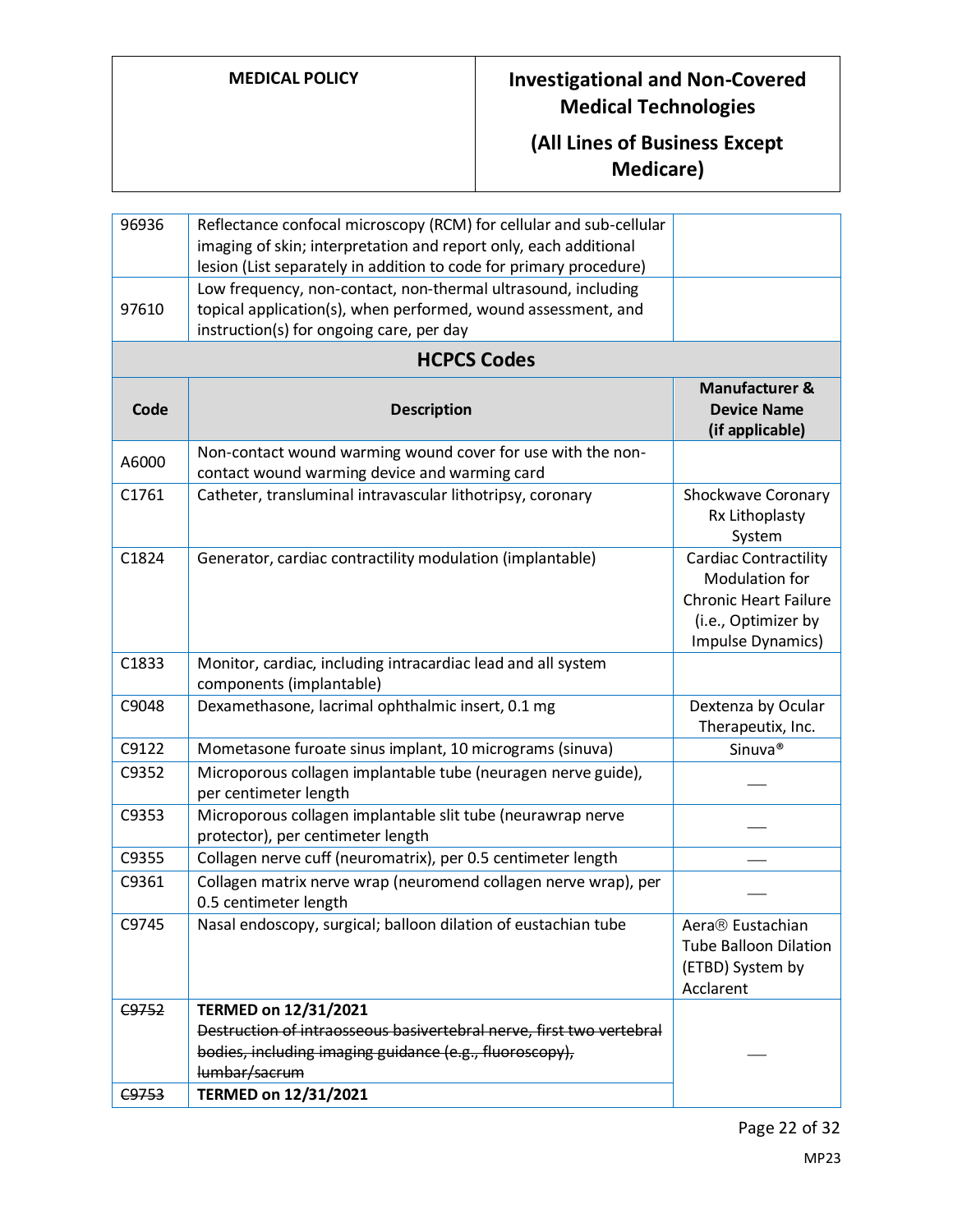|       | Destruction of intraosseous basivertebral nerve, each additional<br>vertebral body, including imaging guidance (e.g., fluoroscopy),<br>lumbar/sacrum (list separately in addition to code for primary<br>procedure)                 |                                                                                            |
|-------|-------------------------------------------------------------------------------------------------------------------------------------------------------------------------------------------------------------------------------------|--------------------------------------------------------------------------------------------|
| C9759 | Transcatheter intraoperative blood vessel microinfusion(s) (e.g.,<br>intraluminal, vascular wall and/or perivascular) therapy, any<br>vessel, including radiological supervision and interpretation, when<br>performed              | <b>Bullfrog Micro-</b><br>infusion device by<br>Mercator<br>Medsystems                     |
| C9781 | Arthroscopy, shoulder, surgical; with implantation of subacromial<br>spacer (e.g., balloon), includes debridement (e.g., limited or<br>extensive), subacromial decompression, acromioplasty, and biceps<br>tenodesis when performed | <b>InSpace Subacromial</b><br>Spacer by Stryker                                            |
| C9764 | Revascularization, endovascular, open or percutaneous, any<br>vessel(s); with intravascular lithotripsy, includes angioplasty within<br>the same vessel(s), when performed                                                          | <b>Shockwave Medical</b><br>Peripheral IVL<br>System by<br><b>Shockwave Medical</b><br>Inc |
| C9765 | Revascularization, endovascular, open or percutaneous, any<br>vessel(s); with intravascular lithotripsy, and transluminal stent<br>placement(s), includes angioplasty within the same vessel(s),<br>when performed                  | <b>Shockwave Medical</b><br>Peripheral IVL<br>System by<br><b>Shockwave Medical</b><br>Inc |
| C9766 | Revascularization, endovascular, open or percutaneous, any<br>vessel(s); with intravascular lithotripsy and atherectomy, includes<br>angioplasty within the same vessel(s), when performed                                          | <b>Shockwave Medical</b><br>Peripheral IVL<br>System by<br><b>Shockwave Medical</b><br>Inc |
| C9767 | Revascularization, endovascular, open or percutaneous, any<br>vessel(s); with intravascular lithotripsy and transluminal stent<br>placement(s), and atherectomy, includes angioplasty within the<br>same vessel(s), when performed  | <b>Shockwave Medical</b><br>Peripheral IVL<br>System by<br><b>Shockwave Medical</b><br>Inc |
| C9768 | Endoscopic ultrasound-guided direct measurement of hepatic<br>portosystemic pressure gradient by any method (list separately in<br>addition to code for primary procedure)                                                          | Echotin by Cook<br>Medical                                                                 |
| C9771 | Nasal/sinus endoscopy, cryoablation nasal tissue(s) and/or<br>nerve(s), unilateral or bilateral                                                                                                                                     | Clarifix by Arrinex Inc                                                                    |
| C9772 | Revascularization, endovascular, open or percutaneous,<br>tibial/peroneal artery(ies), with intravascular lithotripsy, includes<br>angioplasty within the same vessel (s), when performed                                           | <b>Shockwave Medical</b><br>Peripheral IVL<br>System by<br>Shockwave Medical<br>Inc        |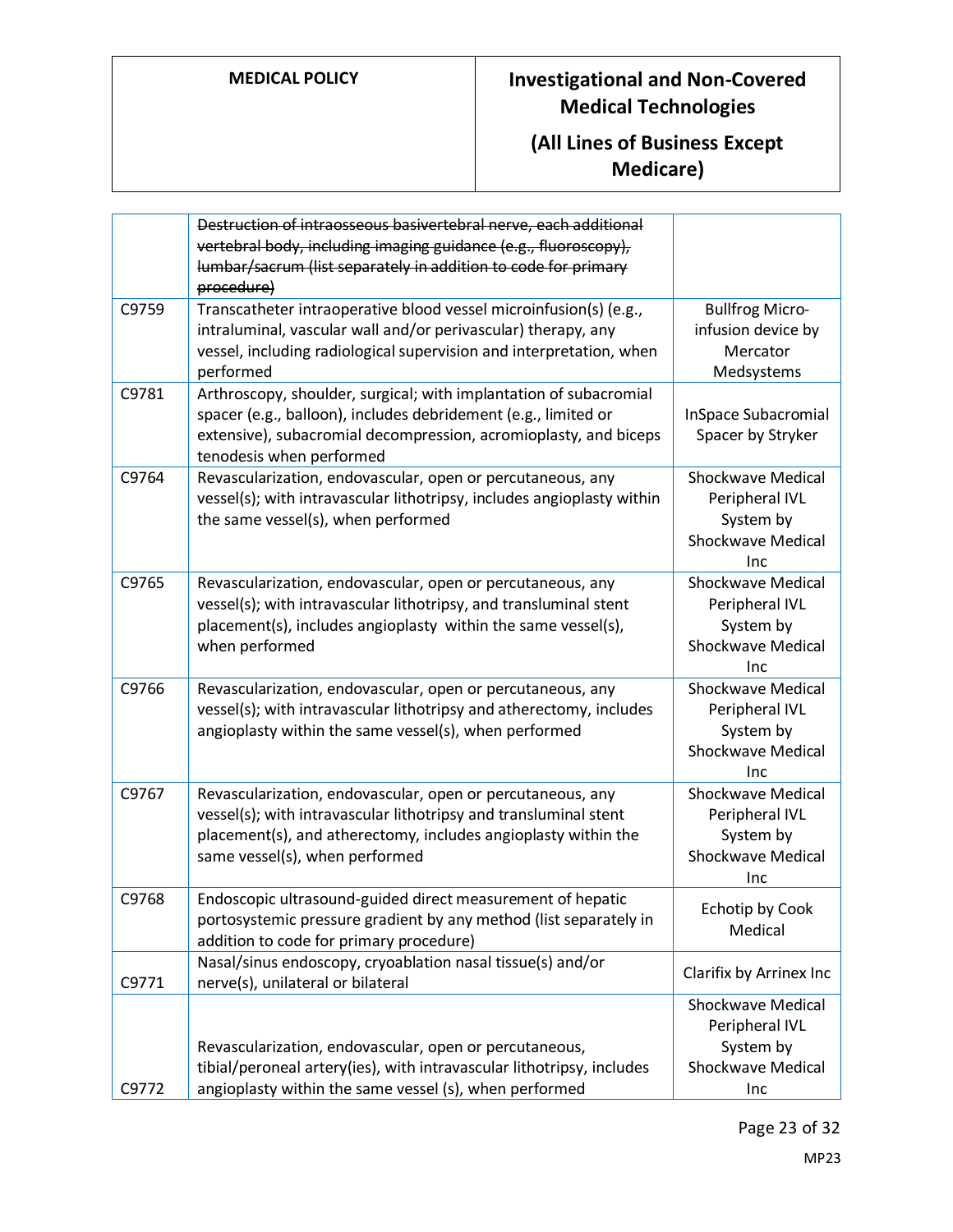| C9773 | Revascularization, endovascular, open or percutaneous,<br>tibial/peroneal artery(ies); with intravascular lithotripsy, and<br>transluminal stent placement(s), includes angioplasty within the<br>same vessel(s), when performed                          | <b>Shockwave Medical</b><br>Peripheral IVL<br>System by<br><b>Shockwave Medical</b><br>Inc       |
|-------|-----------------------------------------------------------------------------------------------------------------------------------------------------------------------------------------------------------------------------------------------------------|--------------------------------------------------------------------------------------------------|
| C9774 | Revascularization, endovascular, open or percutaneous,<br>tibial/peroneal artery(ies); with intravascular lithotripsy and<br>atherectomy, includes angioplasty within the same vessel (s), when<br>performed                                              | <b>Shockwave Medical</b><br>Peripheral IVL<br>System by<br><b>Shockwave Medical</b><br>Inc       |
| C9775 | Revascularization, endovascular, open or percutaneous,<br>tibial/peroneal artery(ies); with intravascular lithotripsy and<br>transluminal stent placement(s), and atherectomy, includes<br>angioplasty within the same vessel (s), when performed         | <b>Shockwave Medical</b><br>Peripheral IVL<br>System by<br><b>Shockwave Medical</b><br>Inc       |
| C9780 | Insertion of central venous catheter through central venous<br>occlusion via inferior and superior approaches (e.g., inside-out<br>technique), including imaging guidance                                                                                 | Surfacer <sup>®</sup> Inside-<br>Out <sup>®</sup> Access Catheter<br>System (Surfacer<br>System) |
| E0231 | Non-contact wound warming device (temperature control unit, ac<br>adapter and power cord) for use with warming card and wound<br>cover.                                                                                                                   |                                                                                                  |
| E0232 | Warming card for use with the non contact wound warming device<br>and non contact wound warming wound cover                                                                                                                                               |                                                                                                  |
| G0069 | Professional services for the administration of subcutaneous<br>immunotherapy for each infusion drug administration calendar day<br>in the individual's home, each 15 minutes                                                                             |                                                                                                  |
| J1096 | Dexamethasone, lacrimal ophthalmic insert, 0.1 mg                                                                                                                                                                                                         | Dextenza <sup>®</sup> by Ocular<br>Therapeutix, Inc.                                             |
| J7401 | Mometasone furoate sinus implant, 10 micrograms                                                                                                                                                                                                           |                                                                                                  |
| J7402 | Mometasone furoate sinus implant, (sinuva), 10 micrograms                                                                                                                                                                                                 | SINUVA                                                                                           |
| K1002 | Cranial electrotherapy stimulation (ces) system, includes all<br>supplies and accessories, any type                                                                                                                                                       |                                                                                                  |
| K1004 | Low frequency ultrasonic diathermy treatment device for home<br>use, includes all components and accessories                                                                                                                                              |                                                                                                  |
| K1007 | Bilateral hip, knee, ankle, foot device, powered, includes pelvic<br>component, single or double upright(s), knee joints any type, with<br>or without ankle joints any type, includes all components and<br>accessories, motors, microprocessors, sensors | ReWalk™<br>Exoskeleton by<br><b>ReWalk Robotics</b>                                              |
| K1009 | Speech volume modulation system, any type, including all<br>components and accessories                                                                                                                                                                    | SpeechVive by<br>SpeechVive Inc.                                                                 |
|       |                                                                                                                                                                                                                                                           |                                                                                                  |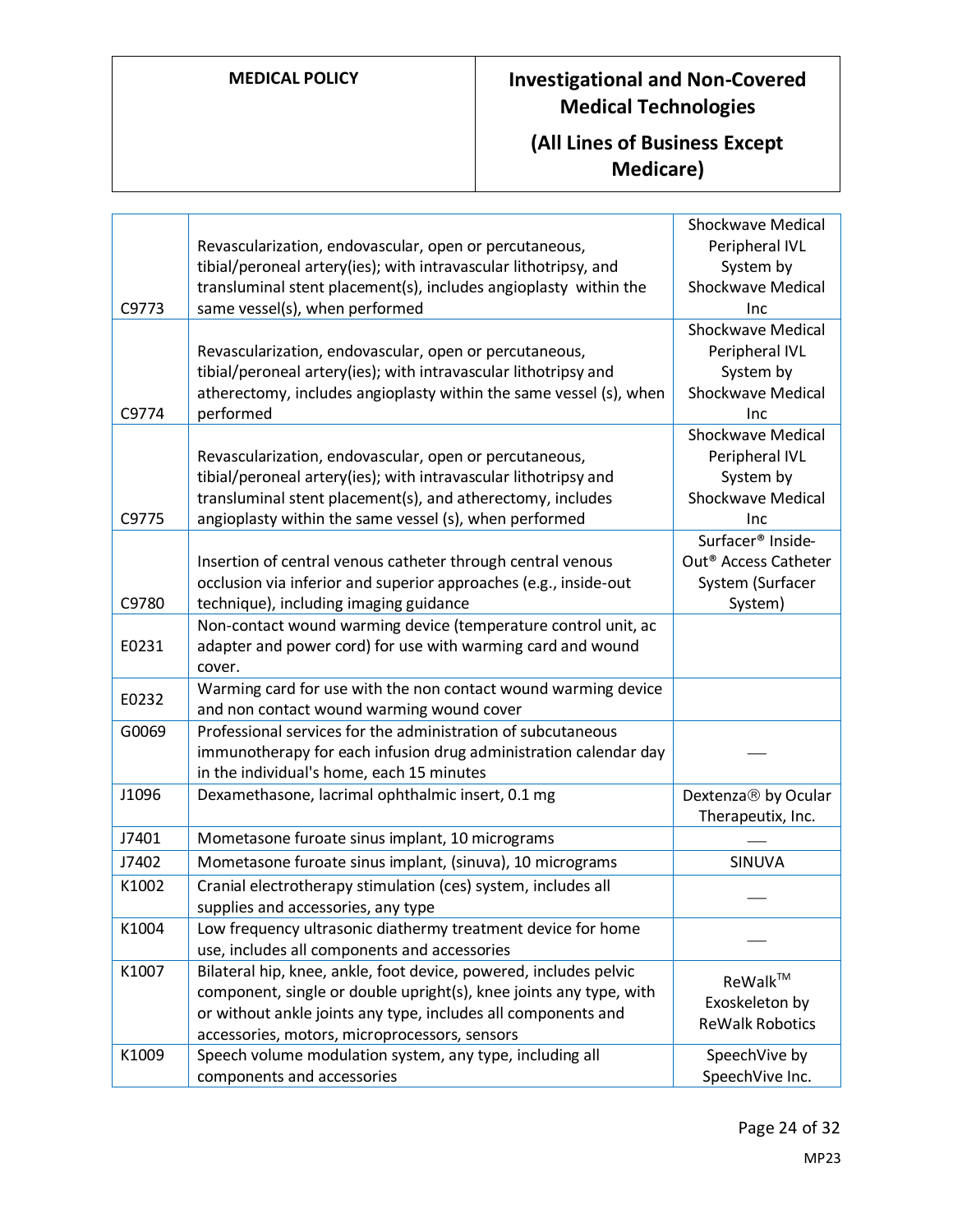#### **(All Lines of Business Except Medicare)**

| K1030 | External recharging system for battery (internal) for use with    | <b>Cardiac Contractility</b> |
|-------|-------------------------------------------------------------------|------------------------------|
|       | implanted cardiac contractility modulation generator, replacement | Modulation for               |
|       | only                                                              | <b>Chronic Heart Failure</b> |
|       |                                                                   | (i.e., Optimizer by          |
|       |                                                                   | Impulse Dynamics)            |

| Code  | <b>Description</b>                                                                                                                                                                                                                                                                                                                                      | <b>Proprietary Name</b><br>and Clinical<br>Laboratory and/or<br><b>Manufacturer</b>                          |
|-------|---------------------------------------------------------------------------------------------------------------------------------------------------------------------------------------------------------------------------------------------------------------------------------------------------------------------------------------------------------|--------------------------------------------------------------------------------------------------------------|
| 0002U | Oncology (colorectal), quantitative assessment of three urine<br>metabolites (ascorbic acid, succinic acid and carnitine) by liquid<br>chromatography with tandem mass spectrometry (LC-MS/MS)<br>using multiple reaction monitoring acquisition, algorithm reported<br>as likelihood of adenomatous polyps                                             | PolypDX <sup>™</sup> by Atlantic<br>Diagnostic<br>Laboratories, LLC,<br>and Metabolomic<br>Technologies Inc. |
| 0025U | Tenofovir, by liquid chromatography with tandem mass<br>spectrometry (LC-MS/MS), urine, quantitative                                                                                                                                                                                                                                                    | UrSure by UrSure,<br>Inc.                                                                                    |
| 0054U | Prescription drug monitoring, 14 or more classes of drugs and<br>substances, definitive tandem mass spectrometry with<br>chromatography, capillary blood, quantitative report with<br>therapeutic and toxic ranges, including steady-state range for the<br>prescribed dose when detected, per date of service                                          | <b>AssuranceRX Micro</b><br>Serum Test by<br>Firstox™                                                        |
| 0058U | Oncology (Merkel cell carcinoma), detection of antibodies to the<br>Merkel cell polyoma virus oncoprotein (small T antigen), serum,<br>quantitative                                                                                                                                                                                                     | Merkel SmT<br>Oncoprotein<br>Antibody Titer,                                                                 |
| 0059U | Oncology (Merkel cell carcinoma), detection of antibodies to the<br>Merkel cell polyoma virus capsid protein (VP1), serum, reported as<br>positive or negative                                                                                                                                                                                          | University of<br>Washington<br>Department of<br>Laboratory Medicine                                          |
| 0061U | Transcutaneous measurement of five biomarkers (tissue<br>oxygenation [StO2], oxyhemoglobin [ctHbO2], deoxyhemoglobin<br>[ctHbR], papillary and reticular dermal hemoglobin concentrations<br>[ctHb1 and ctHb2]), using spatial frequency domain imaging (SFDI)<br>and multi-spectral analysis                                                           | <b>Spatial Frequency</b><br>Domain Imaging<br>(SFDI) by Modulated<br>Imaging, Inc.                           |
| 0080U | Oncology (lung), mass spectrometric analysis of galectin-3-binding<br>protein and scavenger receptor cysteine-rich type 1 protein M130,<br>with five clinical risk factors (age, smoking status, nodule diameter,<br>nodule-spiculation status and nodule location), utilizing plasma,<br>algorithm reported as a categorical probability of malignancy | BDX-XL2 by Biodesix®                                                                                         |
| 0083U | Oncology, response to chemotherapy drugs using motility contrast<br>tomography, fresh or frozen tissue, reported as likelihood of<br>sensitivity or resistance to drugs or drug combinations                                                                                                                                                            | Onco4D <sup>™</sup> by<br>Animated Dynamics,<br>Inc.                                                         |

### **CPT U Codes (Proprietary Laboratory Analyses codes)**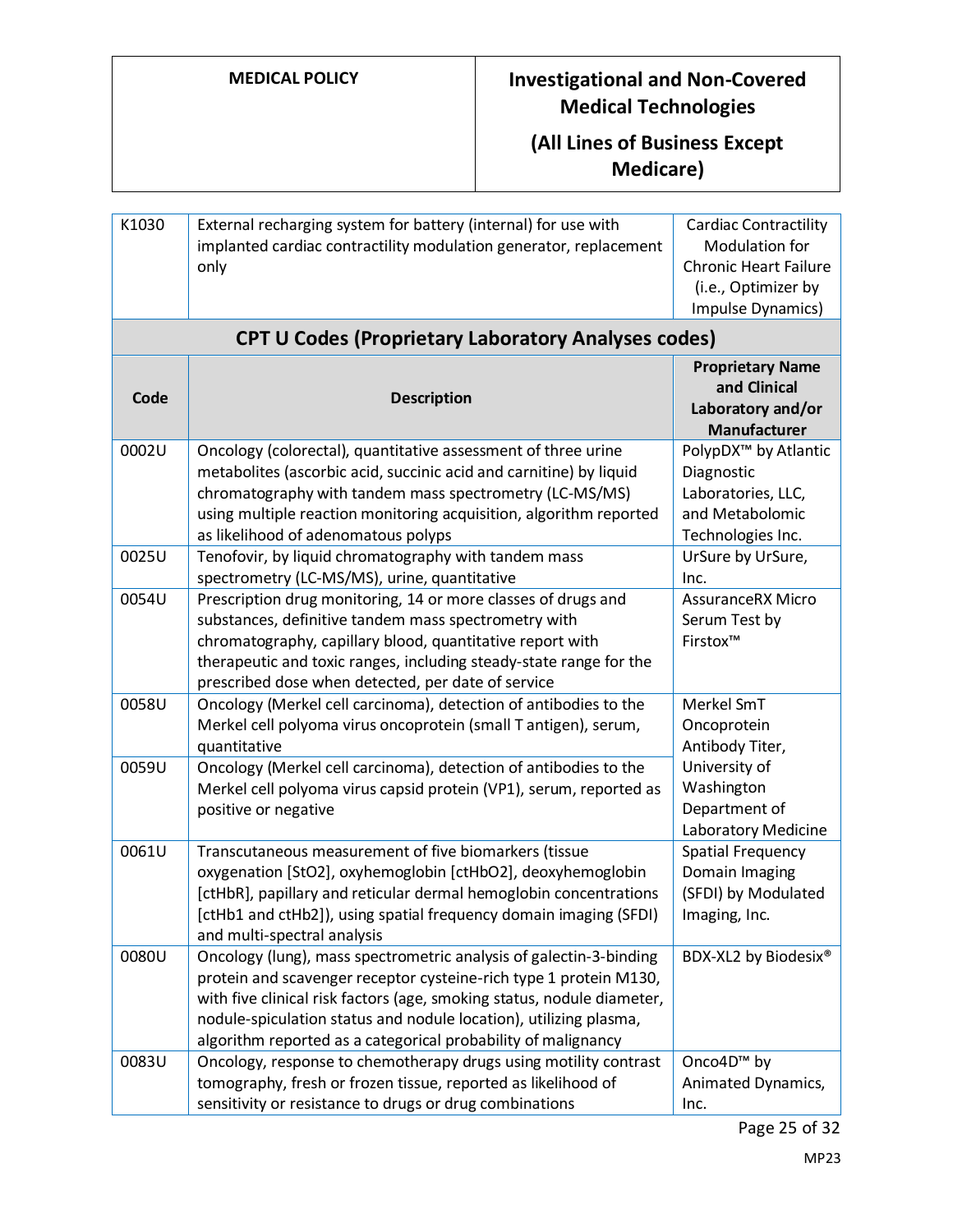| 0086U | Infectious disease (bacterial and fungal), organism identification,  | Accelerate                       |
|-------|----------------------------------------------------------------------|----------------------------------|
|       | blood culture, using rRNA FISH, 6 or more organism targets,          | PhenoTest <sup>™</sup> BC kit by |
|       | reported as positive or negative with phenotypic minimum             | Accelerate                       |
|       | inhibitory concentration (MIC)-based antimicrobial susceptibility    | Diagnostics, Inc.                |
| 0087U | Cardiology (heart transplant), mRNA gene expression profiling by     | Molecular                        |
|       | microarray of 1283 genes, transplant biopsy tissue, allograft        | Microscope®                      |
|       | rejection and injury algorithm reported as a probability score       | MMDx-Heart test                  |
|       |                                                                      | by Kashi Clinical                |
|       |                                                                      | Laboratories.                    |
| 0088U | Transplantation medicine (kidney allograft rejection), microarray    | Molecular                        |
|       | gene expression profiling of 1494 genes, utilizing transplant biopsy | Microscope®                      |
|       | tissue, algorithm reported as a probability score for rejection      | MMDx-Kidney test                 |
|       |                                                                      | by Kashi Clinical                |
|       |                                                                      | Laboratories                     |
| 0089U | Oncology (melanoma), gene expression profiling by RTqPCR,            | <b>Pigmented Lesion</b>          |
|       | PRAME and LINC00518, superficial collection using adhesive           | Assay (PLA) by                   |
|       | patch(es)                                                            | DermTech                         |
| 0090U | Oncology (cutaneous melanoma), mRNA gene expression profiling        | myPath <sup>®</sup> Melanoma     |
|       | by RT-PCR of 23 genes (14 content and 9 housekeeping), utilizing     | by Myriad                        |
|       | formalin-fixed paraffin-embedded tissue, algorithm reported as a     |                                  |
|       | categorical result (ie, benign, indeterminate, malignant)            |                                  |
| 0092U | Oncology (lung), three protein biomarkers, immunoassay using         | <b>REVEAL Lung Nodule</b>        |
|       | magnetic nanosensor technology, plasma, algorithm reported as        | Characterization by              |
|       | risk score for likelihood of malignancy                              | MagArray, Inc.                   |
| 0095U | Inflammation (eosinophilic esophagitis), ELISA analysis of eotaxin-3 | <b>Esophageal String</b>         |
|       | (CCL26 [C-C motif chemokine ligand 26]) and major basic protein      | Test <sup>™</sup> (EST) by       |
|       | (PRG2 [proteoglycan 2, pro eosinophil major basic protein]),         | Cambridge                        |
|       | specimen obtained by swallowed nylon string, algorithm reported      | Biomedical, Inc.                 |
|       | as predictive probability index for active eosinophilic esophagitis  |                                  |
| 0096U | Human papillomavirus (HPV), high-risk types (ie, 16, 18, 31, 33, 35, | HPV, High-Risk, Male             |
|       | 39, 45, 51, 52, 56, 58, 59, 66, 68), male urine                      | Urine by Molecular               |
|       |                                                                      | <b>Testing Labs</b>              |
| 0105U | Nephrology (chronic kidney disease), multiplex                       | KidneyIntelXTM,                  |
|       | electrochemiluminescent immunoassay (ECLIA) of tumor necrosis        | RenalytixAl                      |
|       | factor receptor 1A, receptor superfamily 2 (TNFR1, TNFR2), and       |                                  |
|       | kidney injury molecule-1 (KIM-1) combined with longitudinal          |                                  |
|       | clinical data, including APOL1 genotype if available, and plasma     |                                  |
|       | (isolated fresh or frozen), algorithm reported as probability score  |                                  |
|       | for rapid kidney function decline (RKFD)                             |                                  |
| 0107U | Clostridium difficile toxin(s) antigen detection by immunoassay      | <b>Singulex Clarity C.diff</b>   |
|       | technique, stool, qualitative, multiple-step method                  | toxins A/B assay by              |
|       |                                                                      | Singulex                         |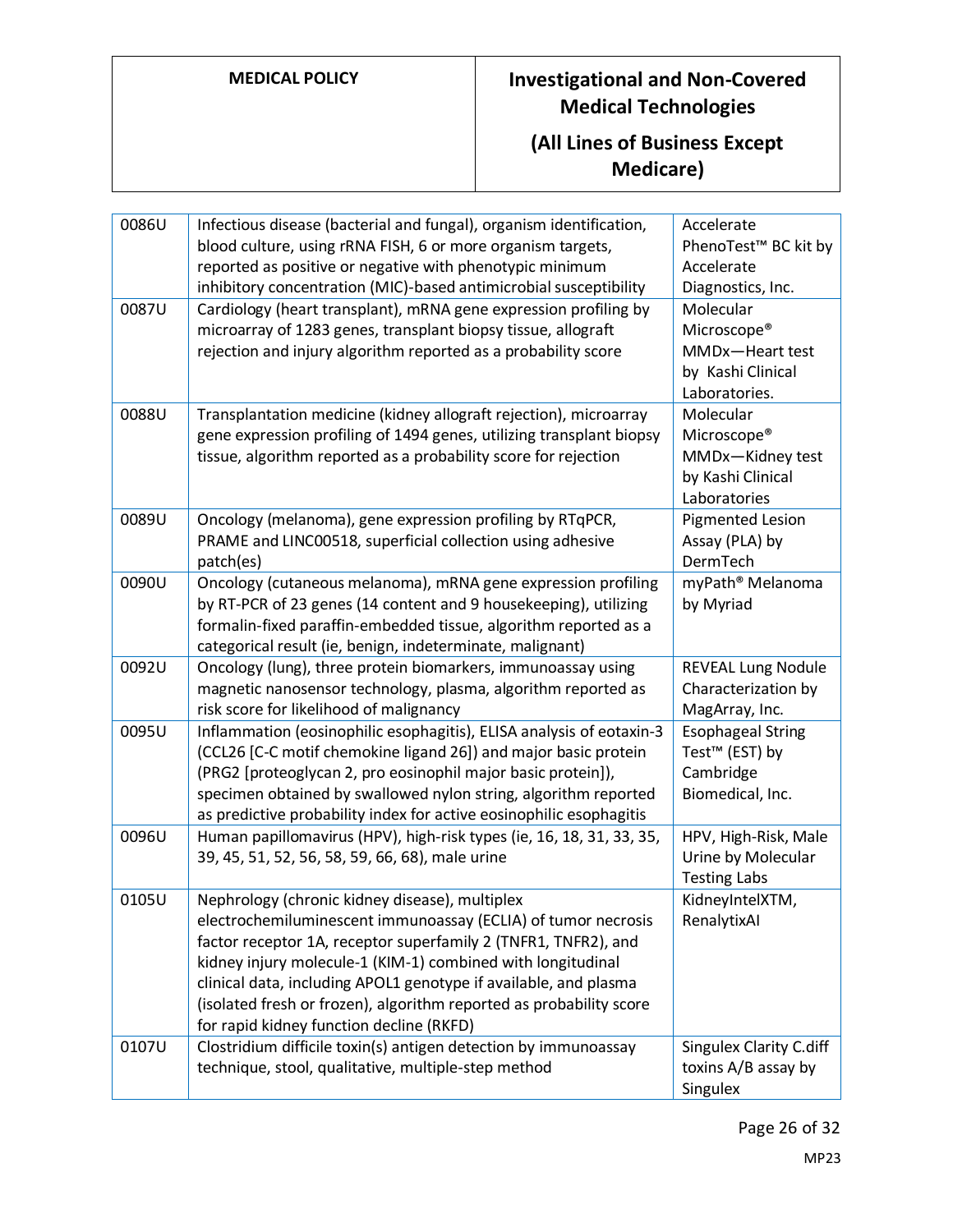| 0108U | Gastroenterology (Barrett's esophagus), whole slide-digital           | TissueCypher <sup>®</sup>      |
|-------|-----------------------------------------------------------------------|--------------------------------|
|       | imaging, including morphometric analysis, computer-assisted           | Barrett's Esophagus            |
|       | quantitative immunolabeling of 9 protein biomarkers (p16,             | Assay by Cernostics            |
|       | AMACR, p53, CD68, COX-2, CD45RO, HIF1a, HER-2, K20) and               |                                |
|       | morphology, formalin-fixed paraffin-embedded tissue, algorithm        |                                |
|       | reported as risk of progression to high-grade dysplasia or cancer     |                                |
| 0109U | Infectious disease (Aspergillus species), real-time PCR for detection | <b>MYCODART Dual</b>           |
|       | of DNA from 4 species (A. fumigatus, A. terreus, A. niger, and A.     | Amplification Real             |
|       | flavus), blood, lavage fluid, or tissue, qualitative reporting of     | Time PCR Panel for 4           |
|       | presence or absence of each species                                   | Aspergillus species,           |
|       |                                                                       | RealTime                       |
|       |                                                                       | Laboratories,                  |
|       |                                                                       | Inc/MycoDART, Inc              |
| 0110U | Prescription drug monitoring, one or more oral oncology drug(s)       | Oral                           |
|       | and substances, definitive tandem mass spectrometry with              | OncolyticAssuranceR            |
|       | chromatography, serum or plasma from capillary blood or venous        | Χ,                             |
|       | blood, quantitative report with steady-state range for the            | Firstox Laboratories,          |
|       | prescribed drug(s) when detected                                      | LLC                            |
| 0112U | Infectious agent detection and identification, targeted sequence      | MicroGenDX qPCR &              |
|       | analysis (16S and 18S rRNA genes) with drug-resistance gene           | NGS for Infection,             |
|       |                                                                       | MicroGenDX                     |
| 0114U | Gastroenterology (Barrett's esophagus), VIM and CCNA1                 | EsoGuard <sup>™</sup> by Lucid |
|       | methylation analysis, esophageal cells, algorithm reported as         | Diagnostics                    |
|       | likelihood for Barrett's esophagus                                    |                                |
| 0115U | Respiratory infectious agent detection by nucleic acid (DNA and       | ePlex Respiratory              |
|       | RNA), 18 viral types and subtypes and 2 bacterial targets, amplified  | Pathogen (RP) Panel,           |
|       | probe technique, including multiplex reverse transcription for RNA    | GenMark                        |
|       | targets, each analyte reported as detected or not detected            | Diagnostics,<br>Inc            |
| 0116U | Prescription drug monitoring, enzyme immunoassay of 35 or more        | Snapshot Oral Fluid            |
|       | drugs confirmed with LC-MS/MS, oral fluid, algorithm results          | Compliance, Ethos              |
|       | reported as a patient-compliance measurement with risk of drug        | Laboratories                   |
|       | to drug interactions for prescribed medications                       |                                |
| 0117U | Pain management, analysis of 11 endogenous analytes                   | Foundation PlSM by             |
|       | (methylmalonic acid, xanthurenic acid, homocysteine,                  | <b>Ethos Laboratories</b>      |
|       | pyroglutamic acid, vanilmandelate, 5-hydroxyindoleacetic acid,        |                                |
|       | hydroxymethylglutarate, ethylmalonate, 3-hydroxypropyl                |                                |
|       | mercapturic acid (3-HPMA), quinolinic acid, kynurenic acid), LC-      |                                |
|       | MS/MS, urine, algorithm reported as a pain-index score with           |                                |
|       | likelihood of atypical biochemical function associated with pain      |                                |
| 0118U | Transplantation medicine, quantification of donor-derived cell-free   | Viracor TRACTM                 |
|       | DNA using whole genome next-generation sequencing, plasma,            | dd-cfDNA, Viracor              |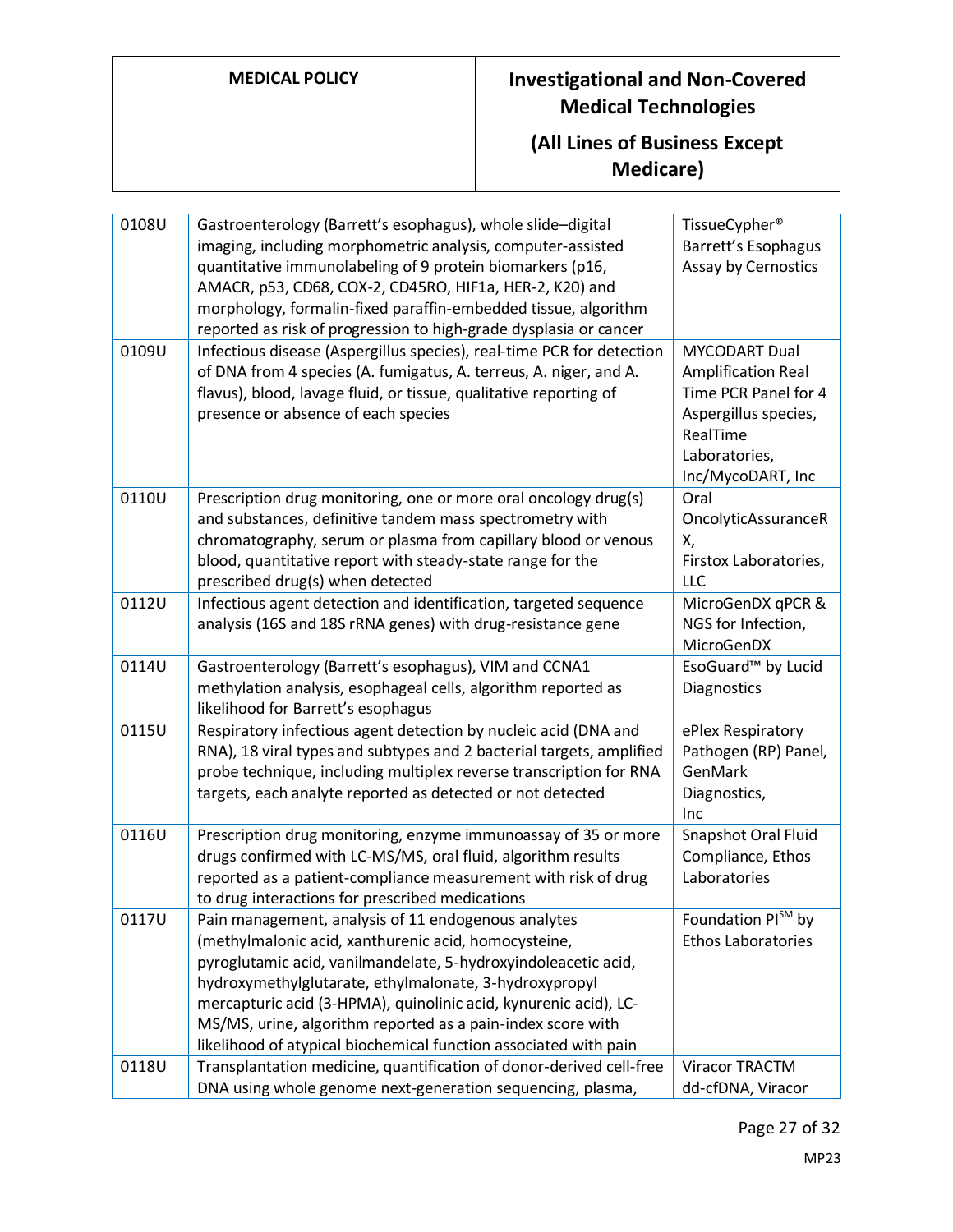|       | reported as percentage of donor-derived cell-free DNA in the total<br>cell-free DNA                                                                                                                                                                                                                                                                                                                                            | Eurofins                                                                                                            |
|-------|--------------------------------------------------------------------------------------------------------------------------------------------------------------------------------------------------------------------------------------------------------------------------------------------------------------------------------------------------------------------------------------------------------------------------------|---------------------------------------------------------------------------------------------------------------------|
| 0121U | Fetal congenital abnormalities, biochemical assays of 3 analytes<br>(free beta-hCG, PAPP-A, AFP), time-resolved fluorescence<br>immunoassay, maternal dried-blood spot, algorithm reported as<br>risk scores for fetal trisomies 13/18 and 21                                                                                                                                                                                  | Flow Adhesion of<br>Whole Blood on<br>VCAM-1 (FAB-V) by<br><b>Functional Fluidics</b>                               |
| 0122U | Sickle cell disease, microfluidic flow adhesion (P-Selectin), whole<br>blood                                                                                                                                                                                                                                                                                                                                                   | Flow Adhesion of<br>Whole Blood to P-<br>SELECTIN (WB-PSEL),<br>by Functional Fluidics                              |
| 0123U | Mechanical fragility, RBC, shear stress and spectral analysis<br>profiling                                                                                                                                                                                                                                                                                                                                                     | Mechanical Fragility,<br>RBC by shear stress<br>profiling and spectral<br>analysis by<br><b>Functional Fluidics</b> |
| 0125U | Fetal congenital abnormalities and perinatal complications,<br>biochemical assays of 5 analytes (free beta-hCG, PAPP-A, AFP,<br>placental growth factor, and inhibin-A), time-resolved fluorescence<br>immunoassay, maternal serum, algorithm reported as risk scores<br>for fetal trisomies 13/18, 21, and preeclampsia                                                                                                       | Maternal Fetal<br>Screen   T1SM,<br>Eurofins NTD, LLC,                                                              |
| 0126U | Fetal congenital abnormalities and perinatal complications,<br>biochemical assays of 5 analytes (free beta-hCG, PAPP-A, AFP,<br>placental growth factor, and inhibin-A), time-resolved fluorescence<br>immunoassay, includes qualitative assessment of Y chromosome in<br>cell-free fetal DNA, maternal serum and plasma, predictive<br>algorithm reported as a risk scores for fetal trisomies 13/18, 21,<br>and preeclampsia | Maternal Fetal<br>Screen   $T1 + Y$<br>Chromosome SM,<br>Eurofins NTD, LLC                                          |
| 0127U | Obstetrics (preeclampsia), biochemical assays of 3 analytes (PAPP-<br>A, AFP, and placental growth factor), time-resolved fluorescence<br>immunoassay, maternal serum, predictive algorithm reported as a<br>risk score for preeclampsia                                                                                                                                                                                       | Preeclampsia Screen<br>  T1SM, Eurofins<br>NTD, LLC                                                                 |
| 0128U | Obstetrics (preeclampsia), biochemical assays of 3 analytes (PAPP-<br>A, AFP, and placental growth factor), time-resolved fluorescence<br>immunoassay, includes qualitative assessment of Y chromosome in<br>cell-free fetal DNA, maternal serum and plasma, predictive<br>algorithm reported as a risk score for preeclampsia                                                                                                 | Preeclampsia Screen<br>$T1 + Y$<br>ChromosomeSM,<br>Eurofins NTD, LLC                                               |
| 0136U | ATM (ataxia telangiectasia mutated) (eg, ataxia telangiectasia)<br>mRNA sequence analysis (List separately in addition to code for<br>primary procedure)                                                                                                                                                                                                                                                                       | +RTMinsight™ for<br>ATM by Ambry<br>Genetics                                                                        |
| 0139U | Neurology (autism spectrum disorder [ASD]), quantitative<br>measurements of 6 central carbon metabolites (ie, $\alpha$ -<br>ketoglutarate, alanine, lactate, phenylalanine, pyruvate, and                                                                                                                                                                                                                                      | <b>NeuroPointDX NPDX</b><br>ASD by NeuroPoint<br>Dx                                                                 |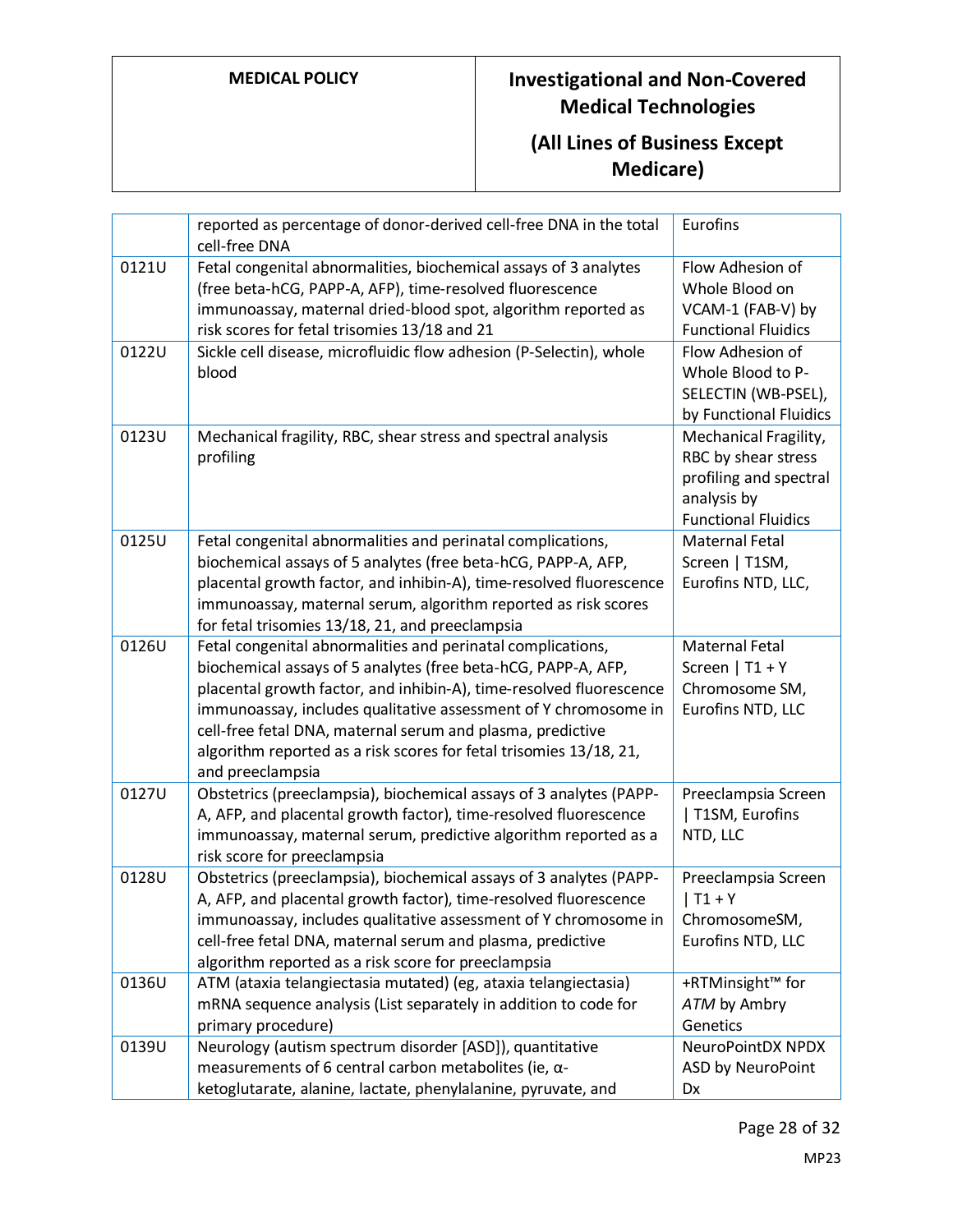|       | succinate), LC-MS/MS, plasma, algorithmic analysis with result<br>reported as negative or positive (with metabolic subtypes of ASD)                                                                                                                                                                                                                               |                                                                             |
|-------|-------------------------------------------------------------------------------------------------------------------------------------------------------------------------------------------------------------------------------------------------------------------------------------------------------------------------------------------------------------------|-----------------------------------------------------------------------------|
| 0140U | Infectious disease (fungi), fungal pathogen identification, DNA (15<br>fungal targets), blood culture, amplified probe technique, each<br>target reported as detected or not detected                                                                                                                                                                             |                                                                             |
| 0141U | Infectious disease (bacteria and fungi), gram-positive organism<br>identification and drug resistance element detection, DNA (20<br>gram-positive bacterial targets, 4 resistance genes, 1 pan gram-<br>negative bacterial target, 1 pan Candida target), blood culture,<br>amplified probe technique, each target reported as detected or<br>not detected        |                                                                             |
| 0142U | Infectious disease (bacteria and fungi), gram-negative bacterial<br>identification and drug resistance element detection, DNA (21<br>gram-negative bacterial targets, 6 resistance genes, 1 pan gram-<br>positive bacterial target, 1 pan Candida target), amplified probe<br>technique, each target reported as detected or not detected                         |                                                                             |
| 0151U | <b>TERMED 3/31/2022</b><br>Infectious disease (bacterial or viral respiratory tract infection),<br>pathogen specific nucleic acid (DNA or RNA), 33 targets, real-time<br>semi-quantitative PCR, bronchoalveolar lavage, sputum, or<br>endotracheal aspirate, detection of 33 organismal and antibiotic<br>resistance genes with limited semi-quantitative results | BioFire® FilmArray®<br>Pneumonia Panel by<br>Biomérieux                     |
| 0152U | Infectious disease (bacteria, fungi, parasites, and DNA viruses),<br>DNA, PCR and next-generation sequencing, plasma, detection of<br>>1,000 potential microbial organisms for significant positive<br>pathogens                                                                                                                                                  | Karius <sup>®</sup> Test by<br>Karius                                       |
| 0156U | Copy number (eg, intellectual disability, dysmorphology), sequence<br>analysis                                                                                                                                                                                                                                                                                    | SMASH <sup>™</sup> Genomic<br>Assay by Marvel<br>Genomics <sup>®</sup>      |
| 0164U | Gastroenterology (irritable bowel syndrome [IBS]), immunoassay<br>for anti-CdtB and anti-vinculin antibodies, utilizing plasma,<br>algorithm for elevated or not elevated qualitative results                                                                                                                                                                     | IBSchek <sup>®</sup> ,<br>Commonwealth<br>Diagnostics<br>International, Inc |
| 0166U | Liver disease, 10 biochemical assays ( $\alpha$ 2-macroglobulin,<br>haptoglobin, apolipoprotein A1, bilirubin, GGT, ALT, AST,<br>triglycerides, cholesterol, fasting glucose) and biometric and<br>demographic data, utilizing serum, algorithm reported as scores<br>for fibrosis, necroinflammatory activity, and steatosis with a<br>summary interpretation    | LiverFASt™,<br>Fibronostics                                                 |
| 0167U | Gonadotropin, chorionic (hCG), immunoassay with direct optical<br>observation, blood                                                                                                                                                                                                                                                                              | ADEXUSDx hCG Test,<br>NOWDiagnostics                                        |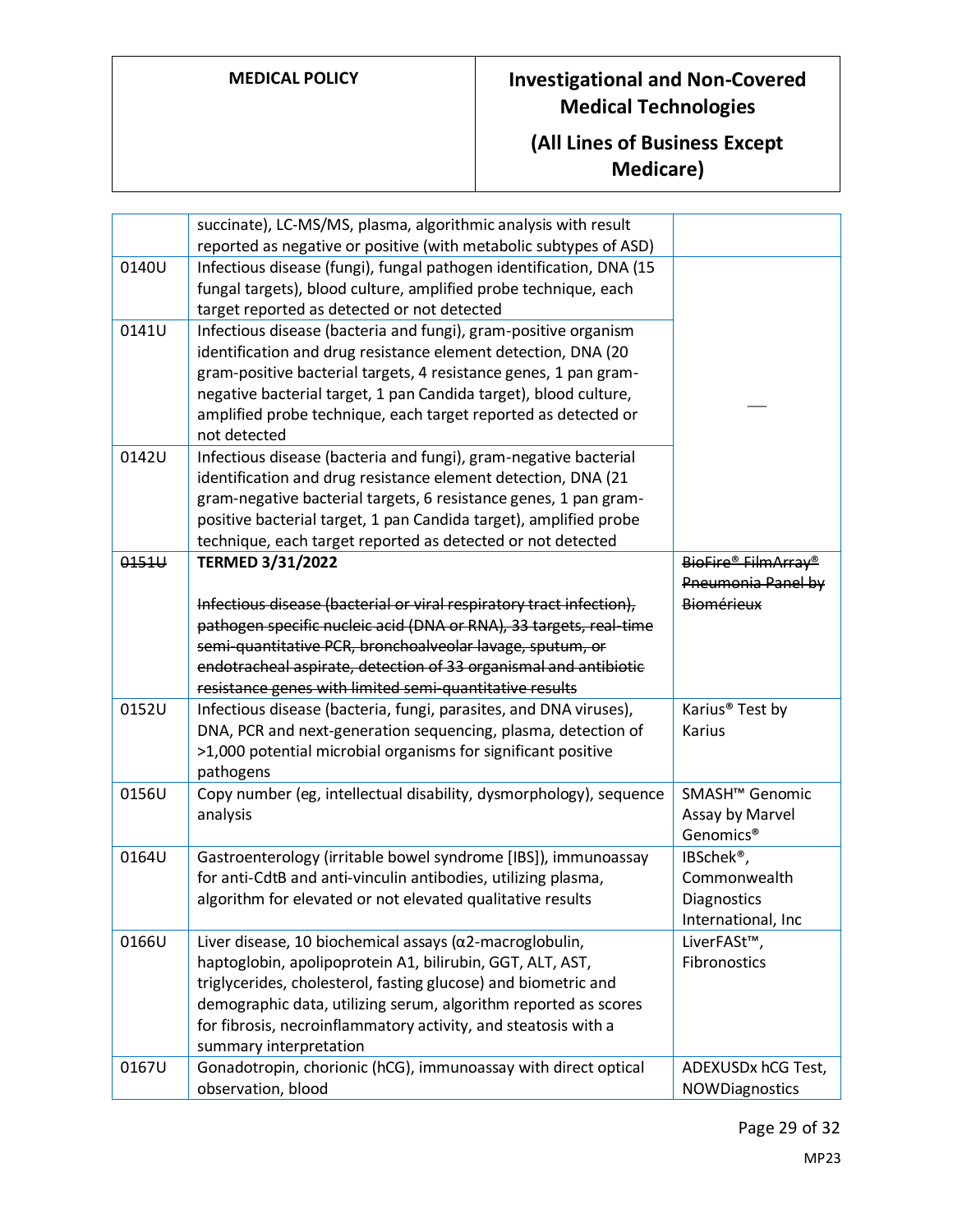| 0170U | Neurology (autism spectrum disorder [ASD]), RNA, next-generation      | Clarifi <sup>™</sup> , Quadrant |
|-------|-----------------------------------------------------------------------|---------------------------------|
|       | sequencing, saliva, algorithmic analysis, and results reported as     | Biosciences, Inc                |
|       | predictive probability of ASD diagnosis                               |                                 |
| 0174U | Oncology (solid tumor), mass spectrometric 30 protein targets,        | LC-MS/MS Targeted               |
|       | formalin-fixed paraffin-embedded tissue, prognostic and predictive    | Proteomic Assay,                |
|       | algorithm reported as likely, unlikely, or uncertain benefit of 39    | OncoOmicDx                      |
|       | chemotherapy and targeted therapeutic oncology agents                 | Laboratory, LDT                 |
| 0176U | Cytolethal distending toxin B (CdtB) and vinculin IgG antibodies by   | IBSchek <sup>®</sup> ,          |
|       | immunoassay (ie, ELISA)                                               | Commonwealth                    |
|       |                                                                       | Diagnostics                     |
|       |                                                                       | International, Inc              |
| 0202U | Infectious disease (bacterial or viral respiratory tract infection),  | <b>BioFire Respiratory</b>      |
|       | pathogen-specific nucleic acid (DNA or RNA), 22 targets including     | 2.1 (RP2.1) Panel               |
|       | severe acute respiratory syndrome coronavirus 2 (SARS-CoV-2),         | with SARS-CoV-2                 |
|       | qualitative RT-PCR, nasopharyngeal swab, each pathogen reported       |                                 |
|       | as detected or not detected                                           |                                 |
| 0203U | Infectious disease (bacterial or viral respiratory tract infection),  | QIAstat-Dx                      |
|       | pathogen-specific nucleic acid (DNA or RNA), 22 targets including     | <b>Respiratory SARS-</b>        |
|       | severe acute respiratory syndrome coronavirus 2 (SARS-CoV-2),         | CoV-2 Panel                     |
|       | qualitative RT-PCR, nasopharyngeal swab, each pathogen reported       |                                 |
|       | as detected or not detected                                           |                                 |
| 0206U | Neurology (Alzheimer disease); cell aggregation using                 |                                 |
|       | morphometric imaging and protein kinase C-epsilon (PKCe)              | DISCERN,                        |
|       | concentration in response to amylospheroid treatment by ELISA,        | NeuroDiagnostics,               |
|       | cultured skin fibroblasts, each reported as positive or negative for  |                                 |
|       | Alzheimer disease                                                     |                                 |
| 0207U | Disease quantitative imaging of phosphorylated ERK1 and ERK2 in       |                                 |
|       | response to bradykinin treatment by in situ immunofluorescence,       | DISCERN,                        |
|       | using cultured skin fibroblasts, reported as a probability index for  | NeuroDiagnostics,               |
|       | Alzheimer disease (List separately in addition to code for primary    |                                 |
|       | procedure)                                                            |                                 |
| 0210U | Syphilis test, non-treponemal antibody, immunoassay, quantitative     | BioPlex 2200 RPR                |
|       | (RPR)                                                                 | Assay - Quantitative,           |
|       |                                                                       | <b>Bio-Rad Laboratories</b>     |
| 0219U | Infectious agent (human immunodeficiency virus), targeted viral       | Sentosa <sup>®</sup> SQ HIV-1   |
|       | next-generation sequence analysis (ie, protease [PR], reverse         | Genotyping Assay,               |
|       | transcriptase [RT], integrase [INT]), algorithm reported as           | <b>Vela Diagnostics</b>         |
|       | prediction of antiviral drug susceptibility                           | USA,                            |
| 0220U | Oncology (breast cancer), image analysis with artificial intelligence | PreciseDxTM Breast              |
|       | assessment of 12 histologic and immunohistochemical features,         | Cancer Test,                    |
|       | reported as a recurrence score                                        | PreciseDx, PreciseDx            |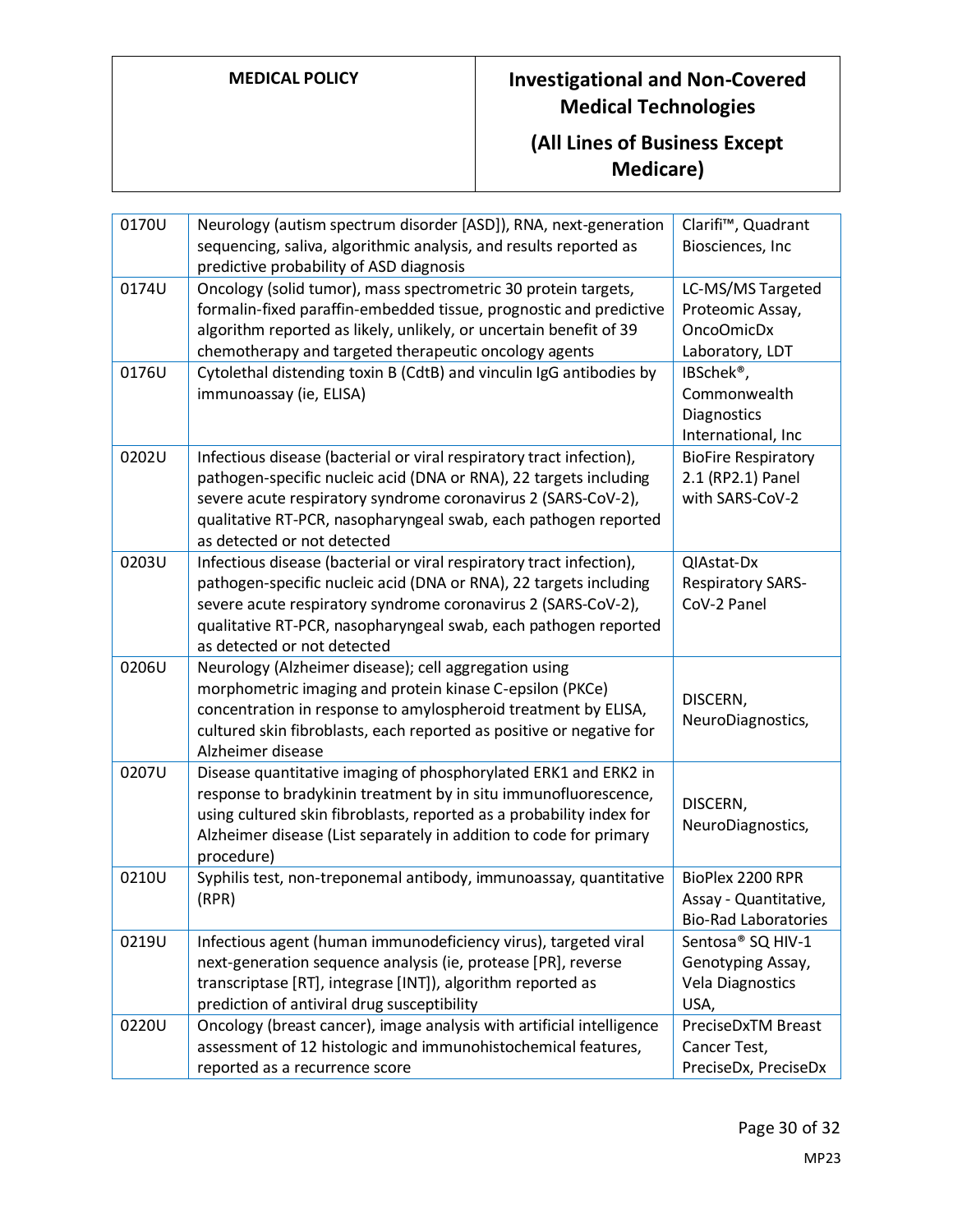| 0228U | Oncology (prostate), multianalyte molecular profile by<br>photometric detection of macromolecules adsorbed on<br>nanosponge array slides with machine learning, utilizing first<br>morning voided urine, algorithm reported as likelihood of prostate<br>cancer                                                   | PanGIA Prostate,<br>Genetics Institute of<br>America, Entopsis,<br><b>LLC</b>                               |
|-------|-------------------------------------------------------------------------------------------------------------------------------------------------------------------------------------------------------------------------------------------------------------------------------------------------------------------|-------------------------------------------------------------------------------------------------------------|
| 0243U | Obstetrics (preeclampsia), biochemical assay of placental-growth<br>factor, time-resolved fluorescence immunoassay, maternal serum,<br>predictive algorithm reported as a risk score for preeclampsia                                                                                                             | PIGF Preeclampsia<br>Screen, PerkinElmer                                                                    |
| 0247U | Obstetrics (preterm birth), insulin-like growth factor-binding<br>protein 4 (IBP4), sex hormone-binding globulin (SHBG),<br>quantitative measurement by LC-MS/MS, utilizing maternal serum,<br>combined with clinical data, reported as predictive-risk<br>stratification for spontaneous preterm birth           | PreTRM®, Sera<br>Prognostics, Sera<br>Prognostics, Inc®                                                     |
| 0251U | Hepcidin-25, enzyme-linked immunosorbent assay (ELISA), serum<br>or plasma                                                                                                                                                                                                                                        | Intrinsic Hepcidin<br>IDxTM Test,<br>IntrinsicDx, Intrinsic<br>LifeSciences™                                |
| 0255U | Andrology (infertility), sperm-capacitation assessment of<br>ganglioside GM1 distribution patterns, fluorescence microscopy,<br>fresh or frozen specimen, reported as percentage of capacitated<br>sperm and probability of generating a pregnancy score                                                          | Cap-Score™ Test,<br>Androvia<br>LifeSciences Lab                                                            |
| 0259U | Nephrology (chronic kidney disease), nuclear magnetic resonance<br>spectroscopy measurement of myo-inositol, valine, and creatinine,<br>algorithmically combined with cystatin C (by immunoassay) and<br>demographic data to determine estimated glomerular filtration<br>rate (GFR), serum, quantitative         | GFR by NMR,<br>Labtech <sup>™</sup> Diagnostics                                                             |
| 0261U | Oncology (colorectal cancer), image analysis with artificial<br>intelligence assessment of 4 histologic and immunohistochemical<br>features (CD3 and CD8 within tumor-stroma border and tumor<br>core), tissue, reported as immune response and recurrence-risk<br>score                                          | Immunoscore <sup>®</sup> ,<br>HalioDx, HalioDx                                                              |
| 0262U | Oncology (solid tumor), gene expression profiling by real-time RT-<br>PCR of 7 gene pathways (ER, AR, PI3K, MAPK, HH, TGFB, Notch),<br>formalin-fixed paraffinembedded (FFPE), algorithm reported as<br>gene pathway activity score                                                                               | OncoSignal 7<br>Pathway Signal,<br>Protean<br>BioDiagnostics,<br><b>Philips Electronics</b><br>Nederland BV |
| 0263U | Neurology (autism spectrum disorder [ASD]), quantitative<br>measurements of 16 central carbon metabolites (ie,<br>?ketoglutarate, alanine, lactate, phenylalanine, pyruvate,<br>succinate, carnitine, citrate, fumarate, hypoxanthine, inosine,<br>malate, S-sulfocysteine, taurine, urate, and xanthine), liquid | NPDX ASD and<br>Central Carbon<br>Energy Metabolism,<br>Stemina Biomarker<br>Discovery, Inc.                |